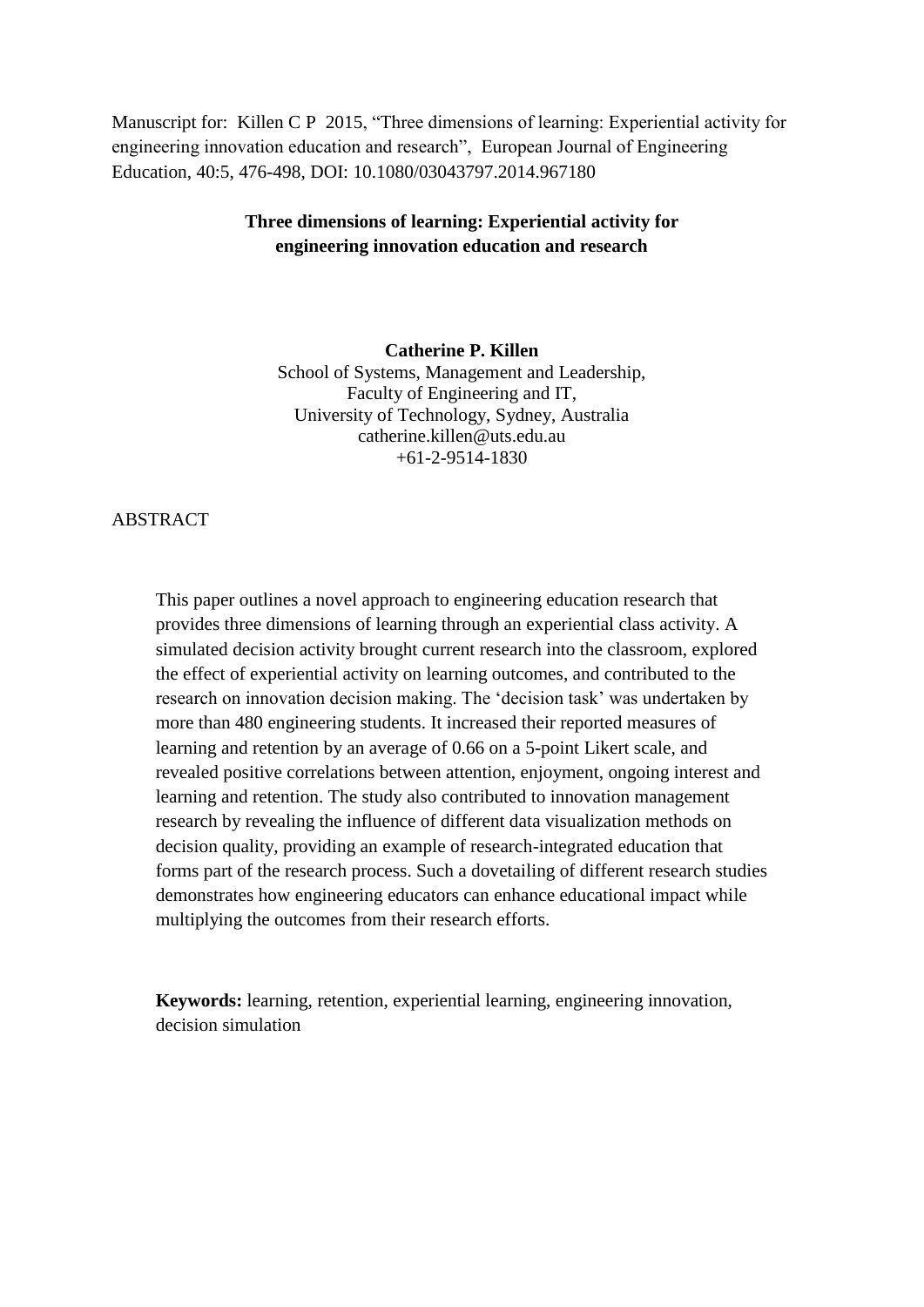# **Introduction**

Engineering education is a dynamic endeavour where the engineering content, societal context, and teaching pedagogies are continually evolving. This dynamism has resulted in new cross-disciplinary fields of engineering; increased attention to contextual factors such as sustainability, finance or legal considerations; and the application of a plethora of new teaching approaches in engineering education. In addition to the need to adapt to these changes, engineering educators are under increasing pressure to conduct and publish research. This challenging environment calls for innovative approaches to engineering education and research.

This paper details the engineering education research findings from an experiential class activity that delivered three types of learning. The activity was designed to meet the needs of a relatively new and growing theme within engineering education: the management of engineering innovation. The three types of learning are: (1) students" learning about decision-making frameworks for managing engineering innovation and about the research process; (2) learning about learning – through engineering education research on the effects of experiential activity on learning and retention; and (3) learning from innovation decision research on the effectiveness of the methods used in the activity.

The design of the study, combining three types of learning into one experiential activity, offers a revolutionary approach that can assist engineering educators address current challenges. It builds on the ongoing evolutions in engineering education such as increasing experiential and active learning and the use of students to test methods during educational sessions (Carver et al. 2003).

The background for this paper is provided in an overview of the trends in expanding "innovation" content in engineering education, followed by a brief discussion of the innovative approaches to education and the work being done to support innovation education with innovative teaching methods. The paper then focuses on experiential learning and proposes four hypotheses to examine the relationships between experiential activity and learning. The following section explains the context for the study as part of an "innovation engineering" educational module. An overview of the research design, highlighting the experimental approach and the design's novel aspects, is followed by a detailed description of the experiential session at the centre of the study. Subsequent sections present the data collection and analysis, findings and analysis, discussion and, finally, the conclusions and implications.

#### **Innovation content in engineering education – a growing trend**

A "paradigm shift" in engineering education is underway in response to increasing demands for engineers with the ability to manage technological innovation (Creed, Suuberg, and Crawford 2002). This shift has been underway for decades, first influencing postgraduate engineering management education and increasingly prompting a redefinition of engineering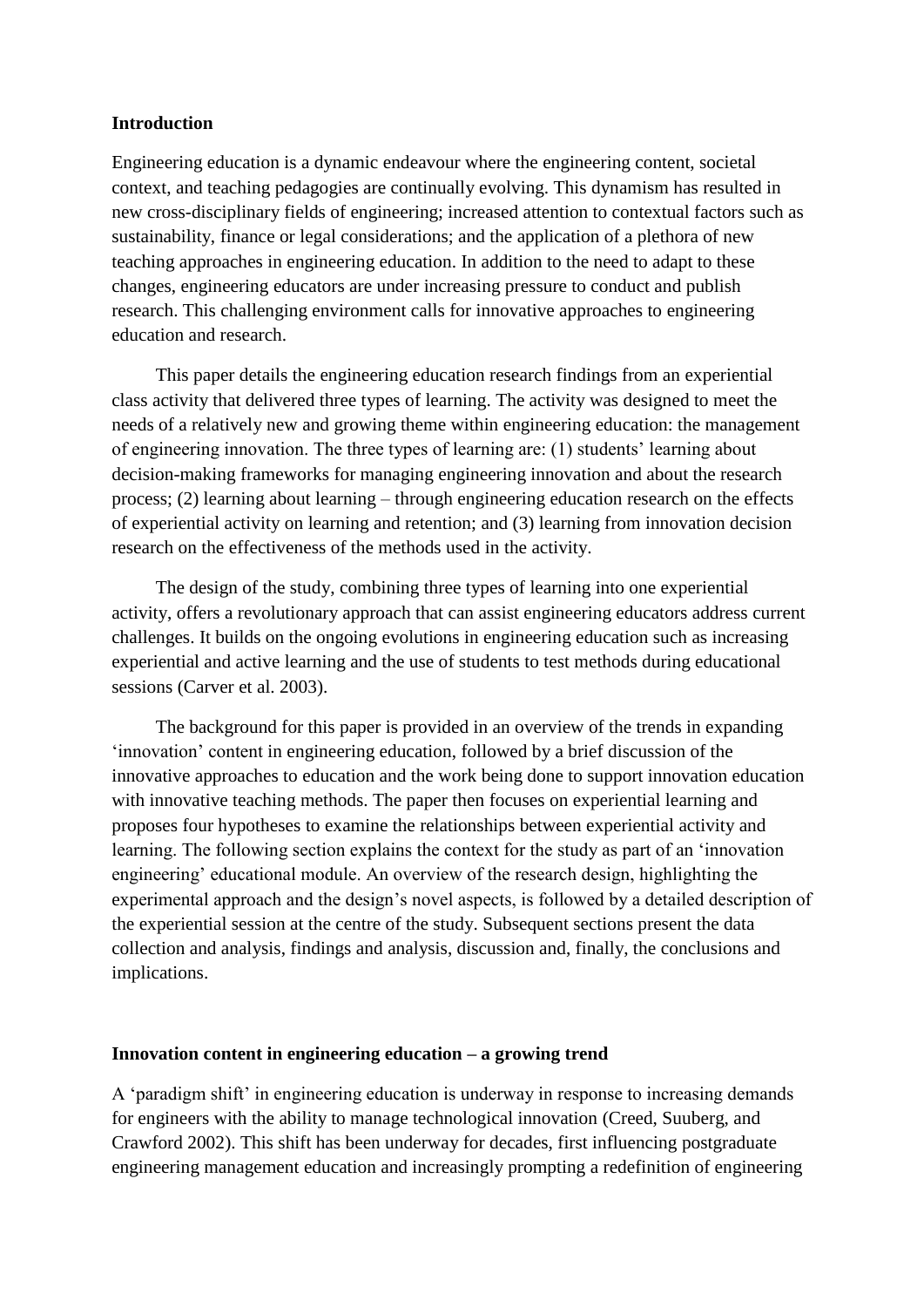curricula to embrace the development of innovation abilities in undergraduate engineers. Accreditation bodies, government reports, and industry input are primary motivators of the ongoing process that aims to keep engineering education aligned with trends in technological development and application. For example, the influential 'Karpin Report' commissioned by the Australian Government (Karpin 1995) highlighted the need to improve innovation management and entrepreneurship abilities, and prompted a series of further actions to encourage and support the development of innovation abilities in undergraduate engineers and scientists (Killen and Ford 2005). The first of a three-part series, "The future of engineering education I: a vision for a new century' (Rugarcia et al. 2000), highlighted trends affecting the future of engineering education. These trends recognized the need for engineers with interdisciplinary problem-solving abilities and increased involvement in resource allocation decisions, change management, and participation in management decisions. Steiner (1998, 1) highlighted management and innovation skills as central to preparing engineers for work in the "global marketplace" and boldly claimed that "engineering curriculum that does not address innovation and high-level technical management is depriving its students of essential competencies for engineering success in the global marketplace".

While engineering masters-level programs started introducing innovation themes during the 1980s and 1990s, undergraduate offerings in "innovation" have appeared more recently. The trend is taking hold across the globe in accredited undergraduate engineering institutions. For example, Brown University (USA) developed a technology entrepreneurship module for undergraduate engineering education that highlights working across disciplines (Creed, Suuberg, and Crawford 2002), the MINES ParisTech (France) engineering school introduced a technology innovation specialty in 2007 (Mustar 2009), and the National University of Singapore (NUS) added an undergraduate technology management specialty for undergraduate engineers in 2005, building on the well-established postgraduate program (Hang et al. 2009). Some of the many other institutions that now offer undergraduate engineering programs for "innovation" include the University of Maine"s minor in 'Innovation Engineering', the University of Southern Denmark's 'product development and innovation engineering" degree (offered at both bachelor and masters levels), and the undergraduate engineering "Innovation Major" introduced in 2005 at the University of Technology, Sydney (UTS) following the introduction of a "Technology and Innovation Management' option at the masters level in 2002 (Killen and Ford 2005).

Including 'innovation' content in engineering curriculum is an ongoing evolution. The curricula details vary across offerings and change over time; however, almost all offerings include some balance of topics on technology and innovation management, product development, and entrepreneurship. For the purposes of this paper, this theme of engineering educational content will be referred to as "engineering innovation" content. The research cited in this paper was conducted in both postgraduate and undergraduate UTS engineering innovation programs.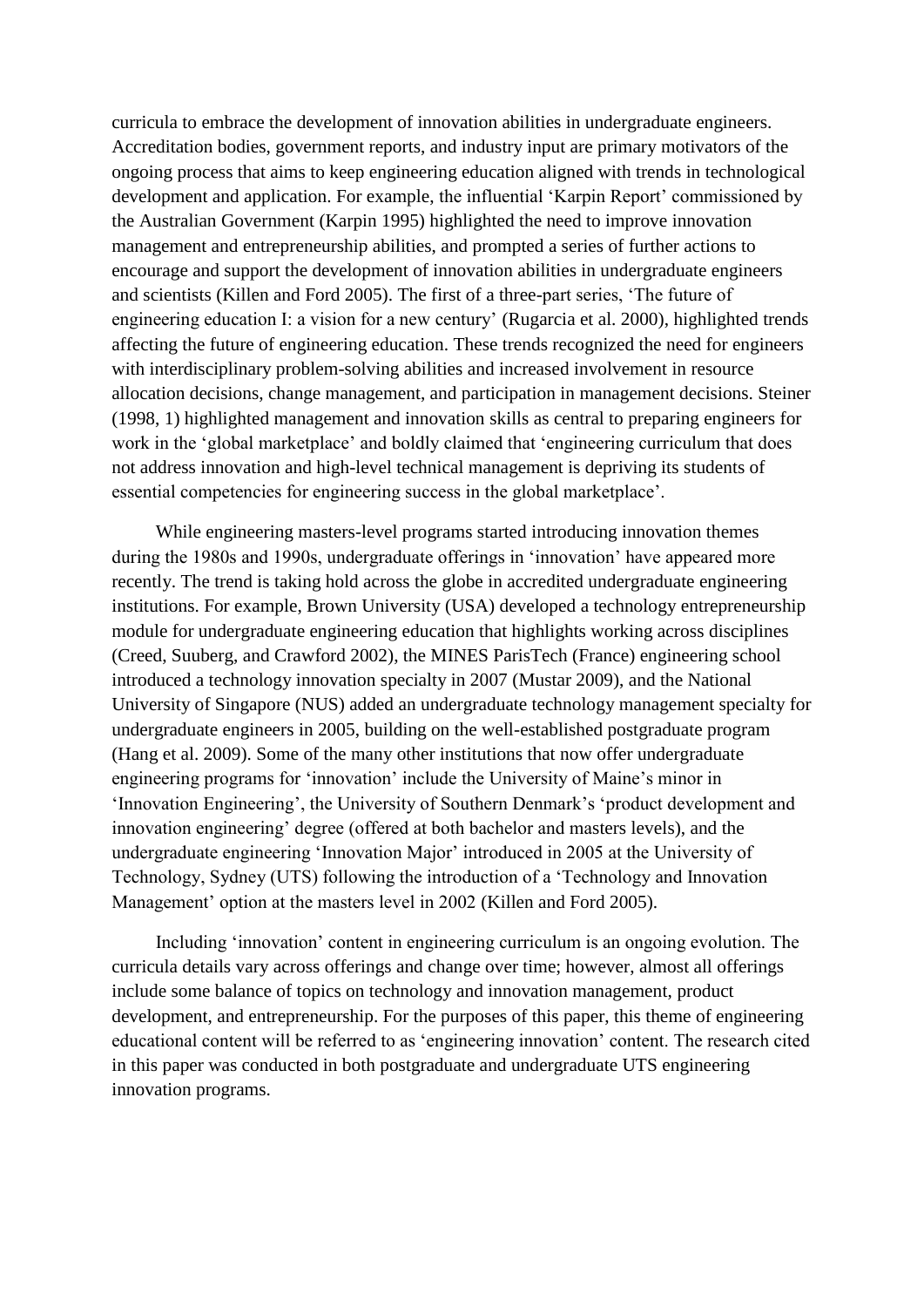# **Innovative educational approaches for engineering innovation education**

In parallel with the increased engineering innovation content, the pedagogies for engineering education are being transformed by multiple calls for new ways to improve the educational experience. In addition to increasing educational research into the value of experiential learning and the development of new educational technologies, other strong drivers for change are financial pressures and increased competition; universities across the globe are under increasing pressure to do "more with less" while maintaining standards, and engineering educators are expected to produce an ever-growing quantity of high-quality research outputs. To meet these conflicting goals, many of the new approaches to engineering education are designed for effectiveness (improvement of learning outcomes) as well as efficiencies (reduction in required resources).

The long-established lecture format for delivering engineering education is rapidly being replaced. Active and experiential learning is linked with improved engagement and learning, influencing radical changes for education through new teaching philosophies such as flipped learning, service learning, and problem-based learning (Fernandes et al. 2013; Carberry, Lee, and Swan 2013; Bishop and Verleger 2013). In addition, the advent of new technologies has enabled totally new approaches for engineering education such as remote and/or virtual laboratory work (Nickerson et al. 2007; Lowe et al. 2009; Restivo et al. 2009), online interactive formats, and the development of smart classrooms that facilitate interaction and the creation, analysis, and sharing information in real time (Laurillard 2002; Resta and Laferrière 2007; Sharples, Taylor, and Vavoula 2007; Suo et al. 2009). It is an exciting and challenging time for engineering educators who must keep abreast of new teaching approaches and technologies and tailor their application to meet the needs of their evolving disciplines.

The inclusion of engineering innovation content within engineering education calls for the adoption of innovative educational practices and the modelling of a new mindset. While including such content in undergraduate programs is proving to be popular with students and well supported by industry, it creates additional challenges for educators. Radcliffe (2005) suggests that how the engineering innovation content is taught has a strong influence on the development of graduate attributes in engineers and that the attitude of the educators and the culture of the institution need to support the "innovation" agenda.

Engineering innovation courses embrace experiential approaches for developing the desired learning in students. Active learning involving the application of knowledge is required to meet the accreditation boards' calls for graduates with improved problem-solving, communication, real-world knowledge, and abilities to work across disciplines (Felder et al. 2000). Learning by experience is found to be appropriate for education on the management of innovation (Jørgensen and Busk Kofoed 2007; Pittaway and Cope 2007) and simulations are effective for teaching students how to make decisions and to organize and assess information quickly (Teach and Govahi 1993). Such approaches are consistently employed in engineering innovation education. For example, the engineering innovation specialty at MINES ParisTech has an experiential learning focus (Mustar 2009), the engineering innovation institute at the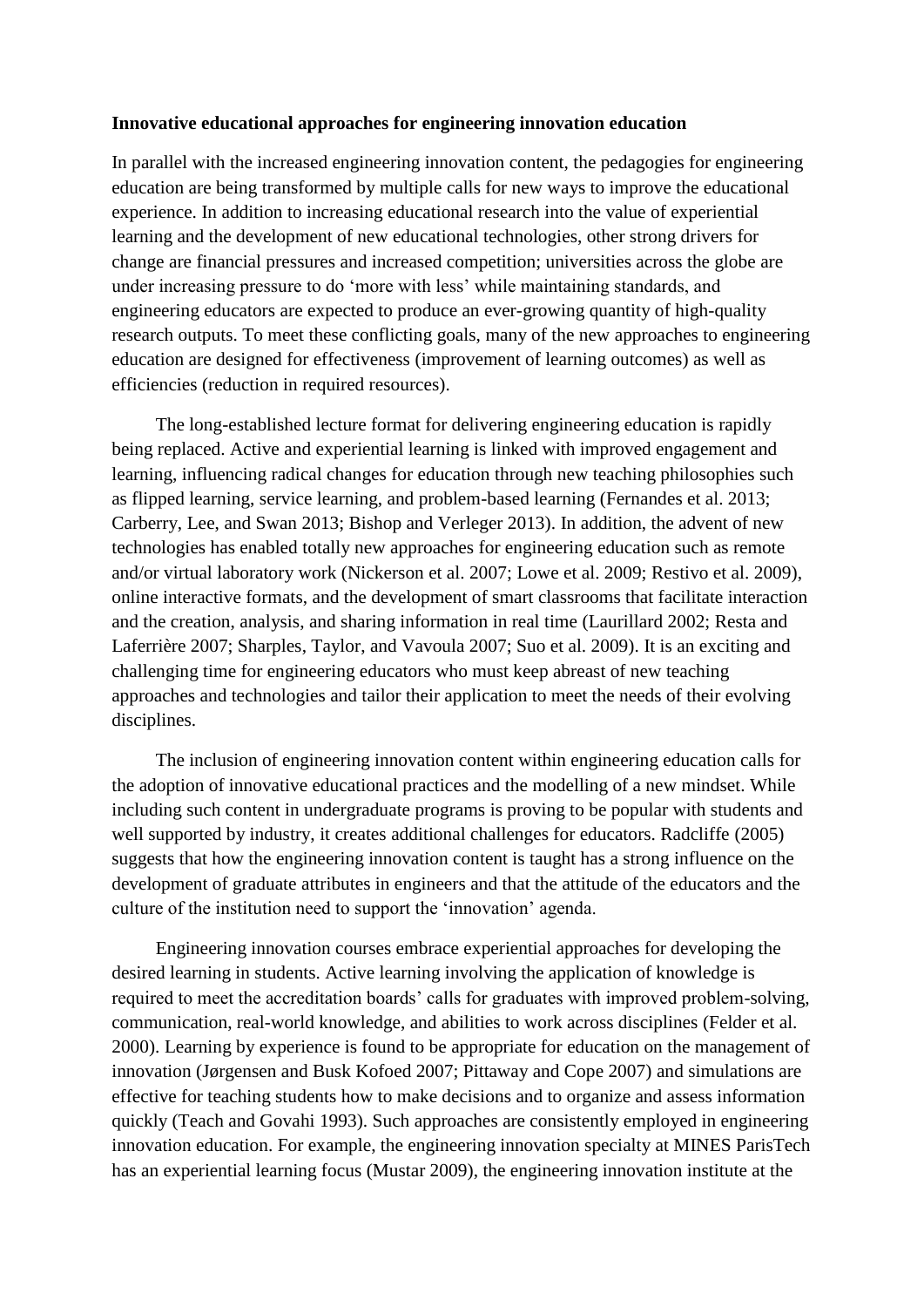University of Florida emphasizes the use of experiential education to develop a culture of innovation and entrepreneurship, and students at the National University of Singapore experience the innovation process through a semester-long collaborative project (Hang et al. 2009).

Experiential learning is also embedded in the UTS innovation engineering units through classroom-based role plays, games, case analysis, collaborative projects and in-class simulations, such as the one detailed in this paper. The simulated decision task was conducted in the undergraduate "Introduction to Innovation" unit and the postgraduate "Technology and Innovation Management' unit as part of a common module on 'innovation decisions'.

# **Learning about learning: Hypothesis development**

Of the three types of learning, this section focuses on the development of the education-based aspects of the study; the "learning about learning". Although the experiential task employed in this study was conducted to develop a specific aspect of engineering innovation ability, the hypotheses focus on the experiential nature of the task and are posed in general educational terms. Additional hypotheses were generated for the "learning from innovation decision research" aspect of the study to explore the influence of the three different methods employed in the study on the decision making process and the decision quality. These additional hypotheses were tested in a parallel analysis and are reported in detail in Killen (2013a; 2013b).

Experiential learning activities are recognized for their contribution to student learning, and research highlights benefits such as the ability to cater for different learning styles, and to contribute to improved knowledge acquisition and increased retention of learning over time (Ruben 1999; Kolb and Kolb 2005; Snider and Eliasson 2013). Findings on learning from experiential activity are mixed. For example, one study showed no difference in the initial level of learning through an experiential activity; however, the effect on retention of learning over time was significant (Specht and Sandlin 1991). A review of the scholarship on the effectiveness of experiential learning (Gosen and Washbush 2004) cautions that some studies may be skewed due to the 'halo effect' from students' enjoyment of experiential activities; if they enjoy an activity they may be more likely to report perceptions of higher levels of learning. Despite medical students reporting higher enjoyment and educational value from an experiential learning session than from a video-based one, the halo effect may explain why there was no significant difference in the learning achieved (Morgan et al. 2002). Although it is generally accepted that experiential activity increases learning and retention, further understanding of the relationship is warranted, leading to the first set of hypotheses:

H1a – experiential learning activity corresponds with an increased degree of learning from the activity

H1b – experiential learning activity corresponds with increased retention of the learning from the activity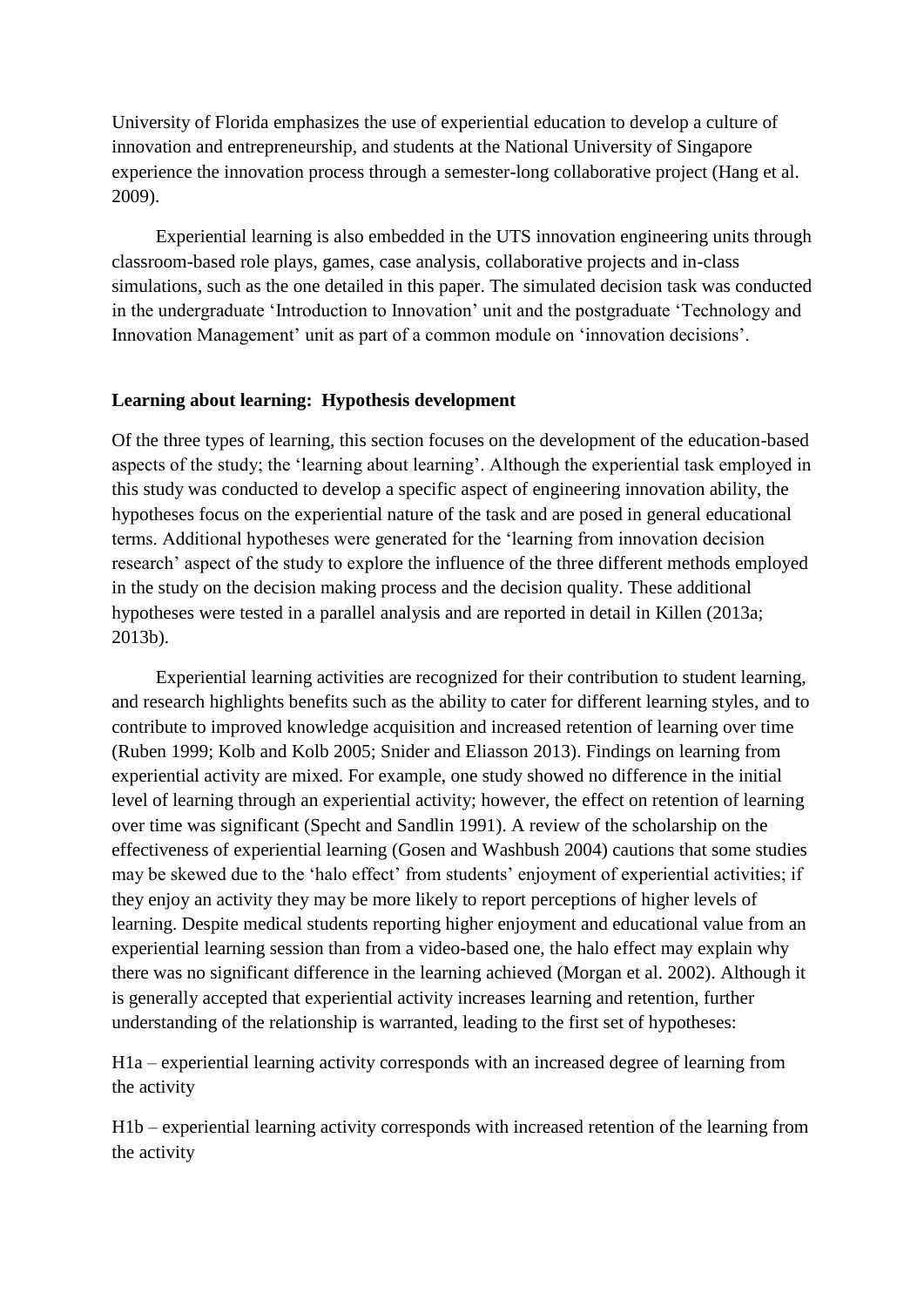Proponents of experiential learning assert that active learning by its nature improves student engagement – for example, a study of an experiential gaming activity showed that it increased engagement (Snider and Eliasson 2013). Engagement is also thought to contribute to student learning, and the creation of activities to engage students is strongly promoted in engineering education and tertiary education literature in order to maximize student learning (Smith et al. 2005; Zepke and Leach 2010). However, learning outcomes are not measured in some studies of student engagement, such as the US National Survey of Student Engagement (NSSE). In a study of learning in an online unit, Arbaugh (2000) found that engagement through interactivity was the only significant factor affecting student learning while aspects such as ease of use and time spent online had no effect. Carini, Kuh, and Klein"s (2006) findings show that student engagement correlates with most measures of student learning, although some of the correlations are not strong. Many studies evaluate learning through student grades or test scores; however, such studies do not provide insight into the effect of specific activities on the resultant learning. It is hypothesized that:

H2 – higher levels of engagement during an experiential task are correlated with higher levels of learning from that task.

The development of interest in the topic is thought to be an effect of experiential activity that will improve learning outcomes by increasing motivation. One study found that incorporating an experiential game activity during the introduction to a topic increased students' interest in learning more about the topic and improved the levels of learning reported (Snider and Eliasson 2013). Studies in the workplace (Reio and Wiswell 2000) and in university settings (Reio 2004) provide further empirical evidence of the positive influence of curiosity, the desire to know more about a topic, on learning. However, Reio (2004) notes that curiosity is often seen as a transient state and suggests that better understanding of the relationship between curiosity and learning will require further research. Hypothesis 3 is:

H3 – higher levels of ongoing interest in the topic after an experiential task is correlated with higher levels of retention of the learning over time.

Enjoyment of educational experiences is thought to be associated with increased learning, and several studies report enjoyment from experiential activities. For example, students reported strong levels of enjoyment and perceptions of high educational value following a hands-on experiential activity (Dalrymple, Sears, and Evangelou 2011). However, as mentioned earlier, the 'halo effect' can increase the positive estimation of the reported level of learning from the activity (Gosen and Washbush 2004). Therefore further study is recommended, preferably through a design that avoids the halo effect. Hypothesis 4 is:

H4 – Higher levels of enjoyment reported after an experiential task is correlated with perceptions of higher educational value from the task.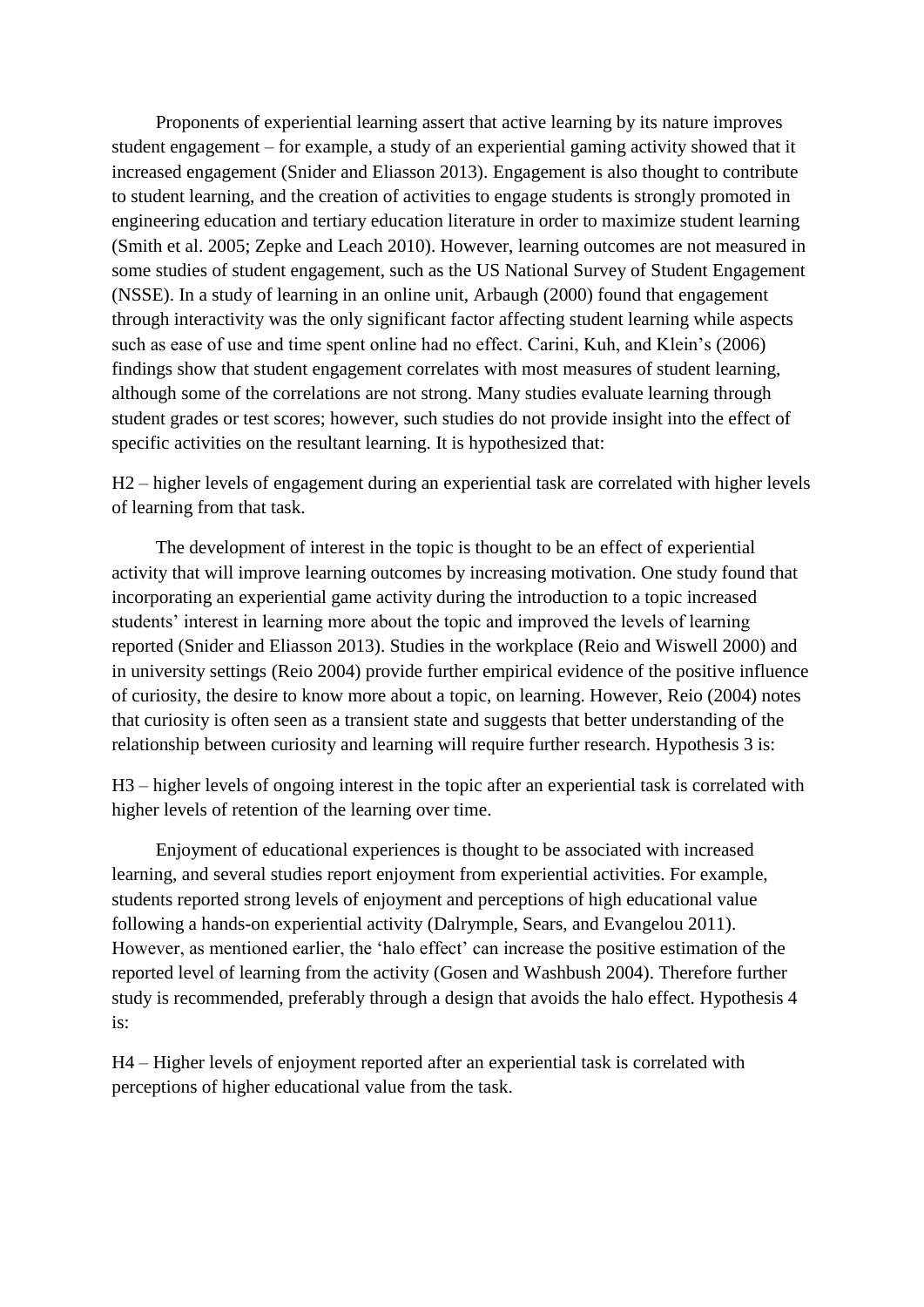### **Context for the study: Innovation engineering education and decision making**

Decision making on resource allocation is a central theme in the emerging curricula on "engineering innovation". Such decisions are crucial to the management of engineering innovation and require consideration of multiple criteria; however, humans are subject to "bounded rationality", which limits their ability to interpret data and make appropriate decisions (Simon 1955). Complex and critical decisions are particularly affected by these constraints in the ability to evaluate information (Foreman and Selly 2002). Visual methods of displaying and evaluating data are often useful in management environments as they enable decision makers to harness their cognitive capacities by providing an efficient alternative approach for analyzing complex data (Mikkola 2001; Tergan and Keller 2005). Graphical forms of communication can illustrate complex multi-dimensional aspects of organizations in a simple and powerful manner (Meyer 1991). Therefore, information and exercises on the use of visual displays to support innovation decisions are often included in educational modules for the development of engineering innovation capabilities.

The experiential exercise developed for this study was part of an educational module on "innovation decisions" that introduced project portfolio management (PPM) frameworks for decision making about resource allocation in complex interdependent project portfolios. PPM is a set of organizational activities that provides a holistic framework for the management of the project portfolio. The literature highlights that PPM is primarily a strategic decisionmaking process which involves identifying, minimizing, and diversifying risk, identifying and responding to changes, and understanding, accepting, and making trade-offs (Kester, Hultink, and Lauche 2009; Kester et al. 2011; Levine 2005). The power of visualizations to support strategic decision making is only beginning to be exploited, and there is a need for more research in this area (Warglien and Jacobides 2010). Research to evaluate a new network mapping approach for visualizing project interdependencies to support PPM decision making was initiated at the UTS in 2009 (Killen et al. 2009).

An introduction to project portfolio decision frameworks is increasingly included as part of courses on engineering innovation (see, for example, recent textbooks: Schilling 2013; Swink et al. 2011; Tidd and Bessant 2011). Education on PPM often includes an explanation of the benefits of a portfolio framework for innovation decision making and an overview of the common approaches. In addition to the introductory content, a simulated decision task has been included in the undergraduate "Introduction to Innovation" unit and the postgraduate "Technology and Innovation Management" unit at the UTS since 2007 to provide students with a deeper understanding of the complex decision challenges and the methods commonly used to address these challenges. In 2011, the 'decision task' reported in this paper was introduced to measure the effect of experiential learning and to expose students to leadingedge research on the management of project interdependencies while testing the new network mapping approach.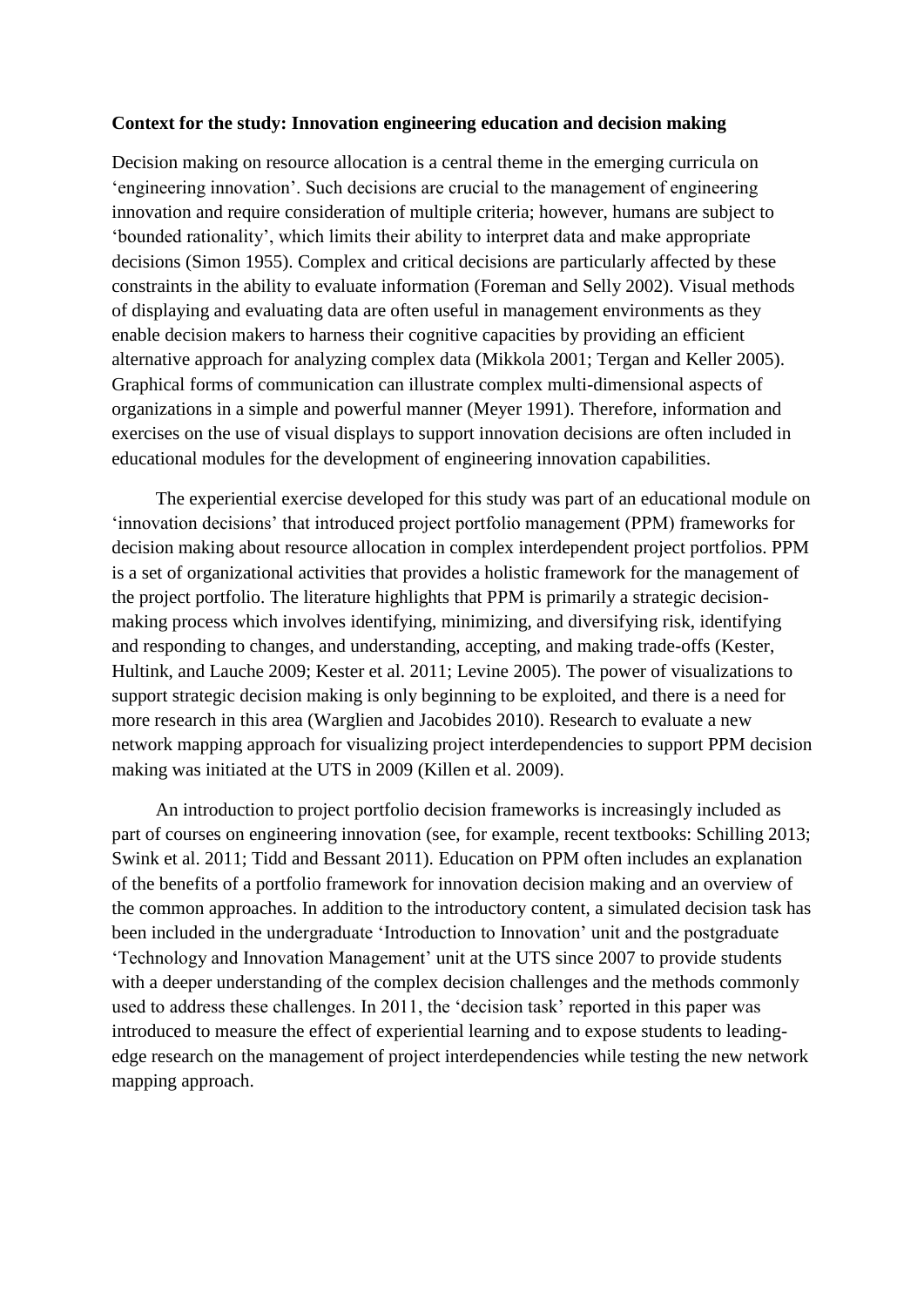### **Experimental research design**

The simulated decision task was designed to provide students with experience in analyzing visual representations of data to support portfolio decision making, collect data on the decisions made using each of the three data visualization methods, and test four hypotheses on the effect of the experiential task on learning and retention. The experiential experimental session, referred to here as "the decision task", was conducted in a controlled classroom setting and embedded in a longer educational module as described in detail in the following section. The chosen experimental design offers benefits for both educational research and the parallel research on methods for visualizing data to support project portfolio decision making.

New processes, tools, and techniques are regularly proposed to enhance organizational results from project portfolio management. However, each organizational environment is different and many uncontrollable factors can influence project performance. Organizational environments do not facilitate repeatable trials and it can be difficult to obtain generalizable findings. Despite these drawbacks, the evaluation of new PPM methods in organizational settings provides valuable insights and experimental studies are not proposed to replace such evaluations. Instead, experimental studies are best used to complement organization-based research by testing the effects of changes in a systematic manner. The use of an experimental approach is quite novel for PPM research; only a few studies have employed experimental approaches to simulate resource allocation decisions in a project environment (Bendoly and Swink 2007) and to understand decision-making processes and learning effects in the project and portfolio management domain (Arlt 2011). Students are often used as research subjects in experimental research and can provide relevant input when they have an appropriate background (Arlt 2011; Bendoly and Swink 2007; Dull and Tegarden 1999).

New educational approaches are also regularly trialled in the classroom with the intention of enhancing student learning and academic success. Experimental research can be appropriate for testing hypotheses, and such studies often use measures of knowledge acquisition and retention to compare the effect of new teaching initiatives on an experimental group with a control group (Cohen, Manion, and Morrison 2007; Smith et al. 2005; Borrego, Douglas, and Amelink 2009). However, the use of a control group can be difficult. Groups of students are often taught separately, requiring additional resources and introducing other factors that may influence outcomes. In addition, the educational imbalance between the experimental and control groups could disadvantage one of the groups.

Considerations from both aspects of this research, the innovation decision aspect and the research on learning and retention, contributed to the final research design. The experiential learning approach was carefully designed to provide a session that was realistic enough to be useful, but simple enough to be practical, following the principles summarized by Grossklags (2007) and aligned with guidelines for experimenting with students to ensure the educational, ethical, and practical aspects of the session (Carver et al. 2010). In software engineering students are often used to test new methods in an experimental session that is also educational (Carver et al. 2003); however, such studies are not designed to evaluate the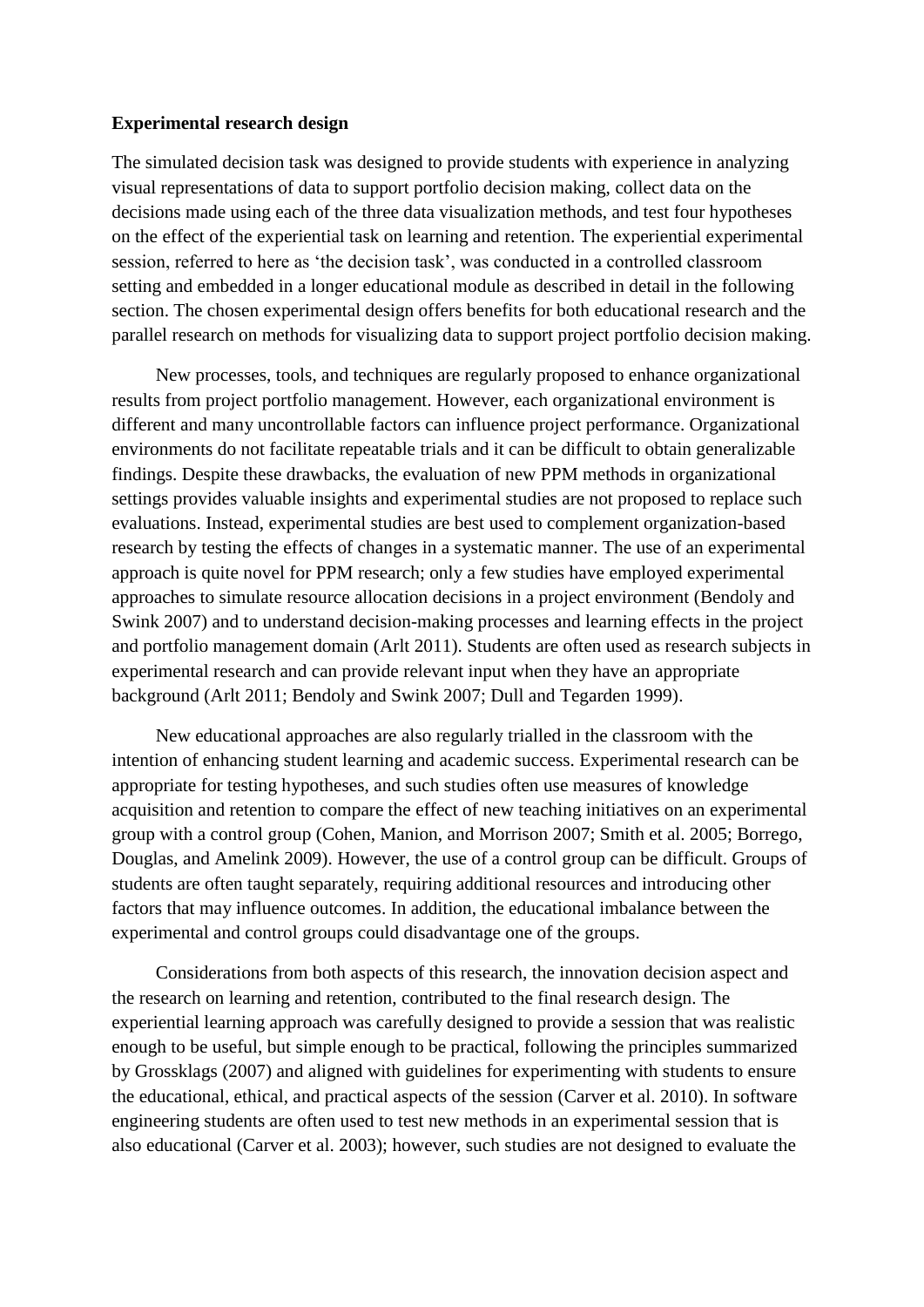learning effects of the experiential activity. The design of the "decision task" is unique in combining education, method testing, and research of the learning effects.

Three types of methods for representing data were evaluated in the decision task. Two of the methods are already in use in some organizations as part of their PPM process: The "Tabular list" display presents project interdependencies in a single column as part of a spreadsheet, and the 'Dependency matrix' display highlights dependency relationships in the cell corresponding to the pair of interdependent projects (in the row and column). The third method is a newly proposed method under investigation. The "Visual project map" (VPM) displays each project as a node in the network and uses arrows to identify relationships or interdependencies between nodes.

[Figure 1](#page-8-0) provides an example of the three types of visual representation of project interdependency data that were compared in the decision task. Each of the methods of displaying the data provided the same information, and each has been colour coded in an identical manner to highlight the strategic importance of the projects in the portfolio. In addition to strategic importance and dependency data, the scenario also included financial information (investment and projected return on investment).



<span id="page-8-0"></span>**Figure 1: Three methods for displaying project interdependency data in the decision task.** Portions of each of the three displays with examples of instructions.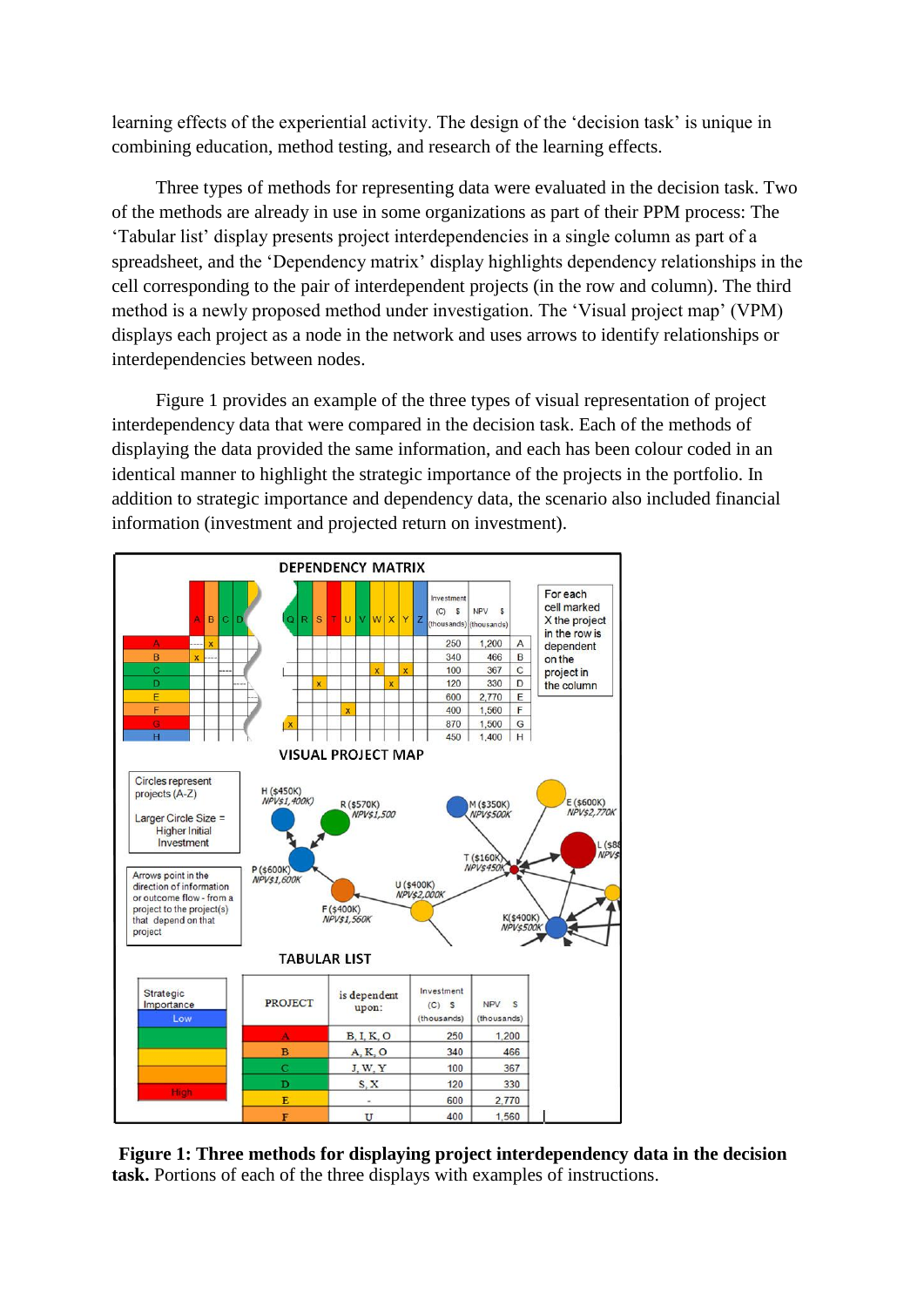Before applying the methods displayed in [Figure 1](#page-8-0) in the decision task, the students received instruction on all three specific methods and the wider framework for the decision. The two units 'Introduction to innovation' and 'Technology and Innovation management' provided a strong background for the decision task through earlier modules on strategy, financial estimation, and project portfolio management frameworks.

# *Benefits and novelty of the research design*

Embedded in an educational session, the decision task was designed to reveal the potential influence of the type of data representation on the resulting decision, and to collect data on how the use of a method affected the students learning and retention of the learning about the method. The experimental research design has the following four benefits, and offers a novel approach to experiential education and research design:

**(1) Three types of learning.** The decision task was designed to educate students and collect data on the educational impact of experimental activity, while also collecting data for a separate research study. This approach has resulted in the efficient collection of research data, allowing the researcher to report on two sets of findings and ensuring that the students' education was also enhanced by the study. A central aspect of the research design is that, although all students learned about three methods for representing data visually to support decision making, each student applied only one of the three methods during the decision task. Each student was randomly assigned to one of the methods, and the results from the three different groups of students were compared. The goals of two research studies were dovetailed into this single study in order to collect data for educational research (focusing on the hypotheses outlined above) and a separate discipline-based study on innovation decisions (evaluating the impact of three different visual representations of data on the resulting decision). It is common in software engineering to conduct an educational session where data are collected to evaluate the use of new methods (Carver et al. 2003; Carver et al. 2010); however, such studies have not been designed to also evaluate the influence of the experiential sessions on learning and retention.

**(2) Benefits for all students.** The decision task was designed so that all students benefit from the educational initiative; rather than assign some students to a "control group", all students participated in the experiential activity. The use of a control group can be useful for making comparisons and measuring the effect of a new teaching initiative (Borrego, Douglas, and Amelink 2009). However, ethical considerations are an important part of the design of research employing students (Carver et al. 2010), so that no group of students should be disadvantaged by the research design. As the task was designed as a summative exercise that formed an important part of the learning, the use of a "control group" that did not participate in the experiential exercise was felt to provide disadvantage. We decided not to deny some of the students the opportunity to learn from the decision task simply so that the effect of learning through the task could be compared with the control group. Instead, the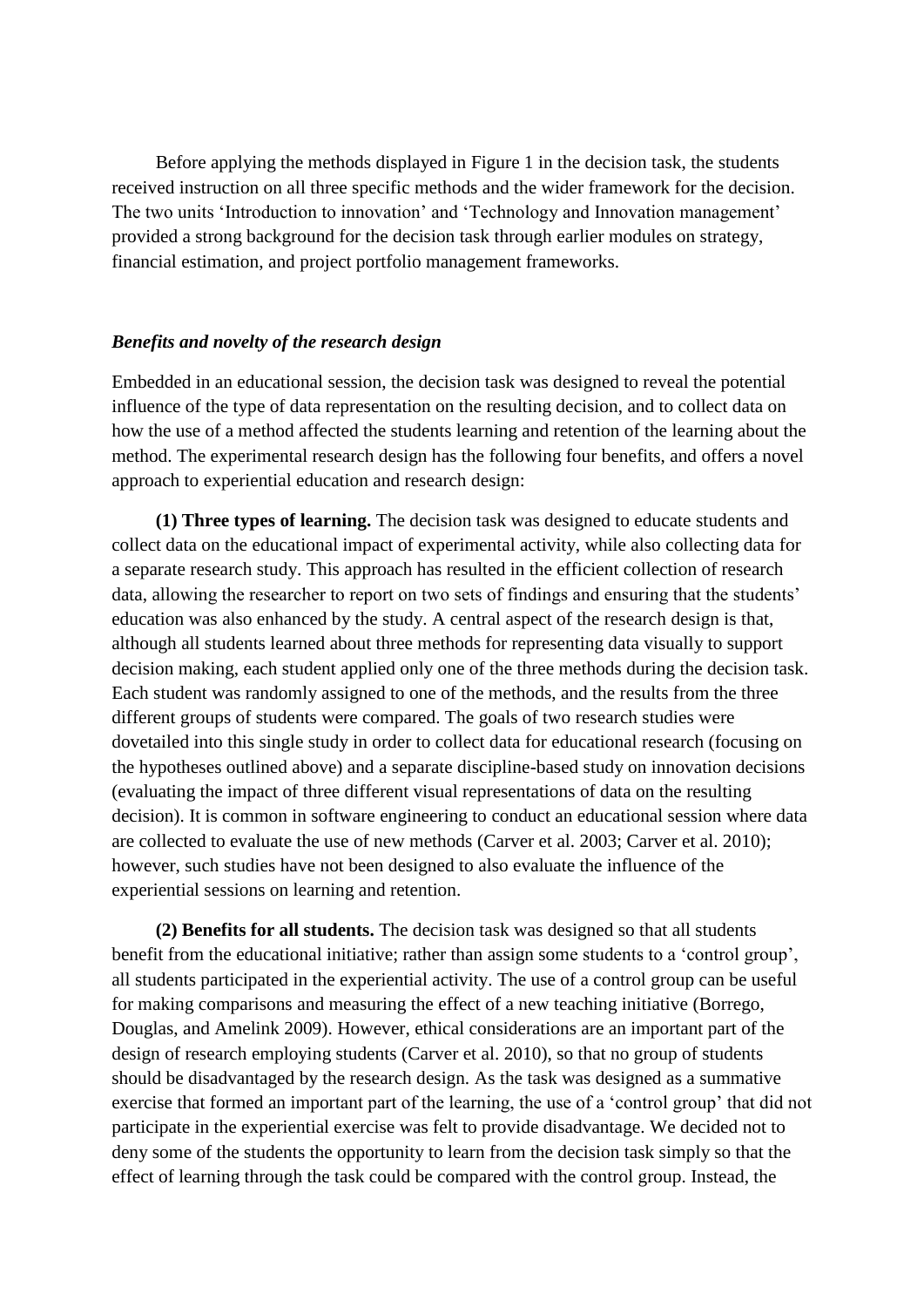effect of experience with the specific methods used within the task was measured – and the three groups were compared based on which method they used, and how well they understood all three methods.

**(3) Addressing the 'halo' effect.** Gosen and Washbush (2004) point out the potential bias from the "halo" effect, where enjoyment from participating in an experiential study can influence students" perception of learning. In this study, all students participated in the experiential learning activity. All students received close-to-identical experiences in the same environment, with the only variable being the assigned method for visualizing project interdependencies. Therefore the results will not be biased by differences in students' access to the experiential activity producing different levels of enjoyment.

**(4) Research exposure and participation.** In addition to enhancing education on the core topic (innovation decisions), the task was also designed to educate students about the research process and introduce them to engineering innovation management research. As research is an important part of all engineering students' education, research exposure is felt to help students understand research and learn how to become researchers. Healey and Jenkins (2009) identify four ways of engaging students in research and inquiry through the two axis quadrant model. One axis evaluates whether students are primarily an audience or participants, the other evaluates the emphasis based on content or process focus. The research design for this study exposed students to all four quadrants. In the lead-up to the classroom task, students learn about the research process, the ethics requirements and the content aspects such as rationale and goals for the research outcomes. During the task students become participants and engage with both the content and the process of research. In addition to the educational nature of the task, the inclusion of current research into the classroom is also argued to engage students and increase learning overall (Healey and Jenkins 2009).

#### **Research design and decision task session detail**

The experimental research design for this study represents a novel approach to engineering education research. In brief, more than 480 students have participated in a classroom-based simulated decision task. The three goals for the decision task provided the basis for the research design: (1) the task formed an important part of the education for the students; it enabled them to experience a complex decision-making challenge and to understand and participate in research; (2) the educational research aspect of the study was designed to explore the relationships between the experiential activity and learning and retention; and (3) in parallel, an 'innovation management' aspect of the study compared three different methods of visually representing data to support decision making.

The research design and the conduct of the experiential class session are outlined in [Figure 2.](#page-13-0) The "decision task" was conducted late in the semester in the two units: the undergraduate "Introduction to Innovation" unit and the postgraduate "Technology and Innovation Management' unit. The class session built upon earlier modules in the two units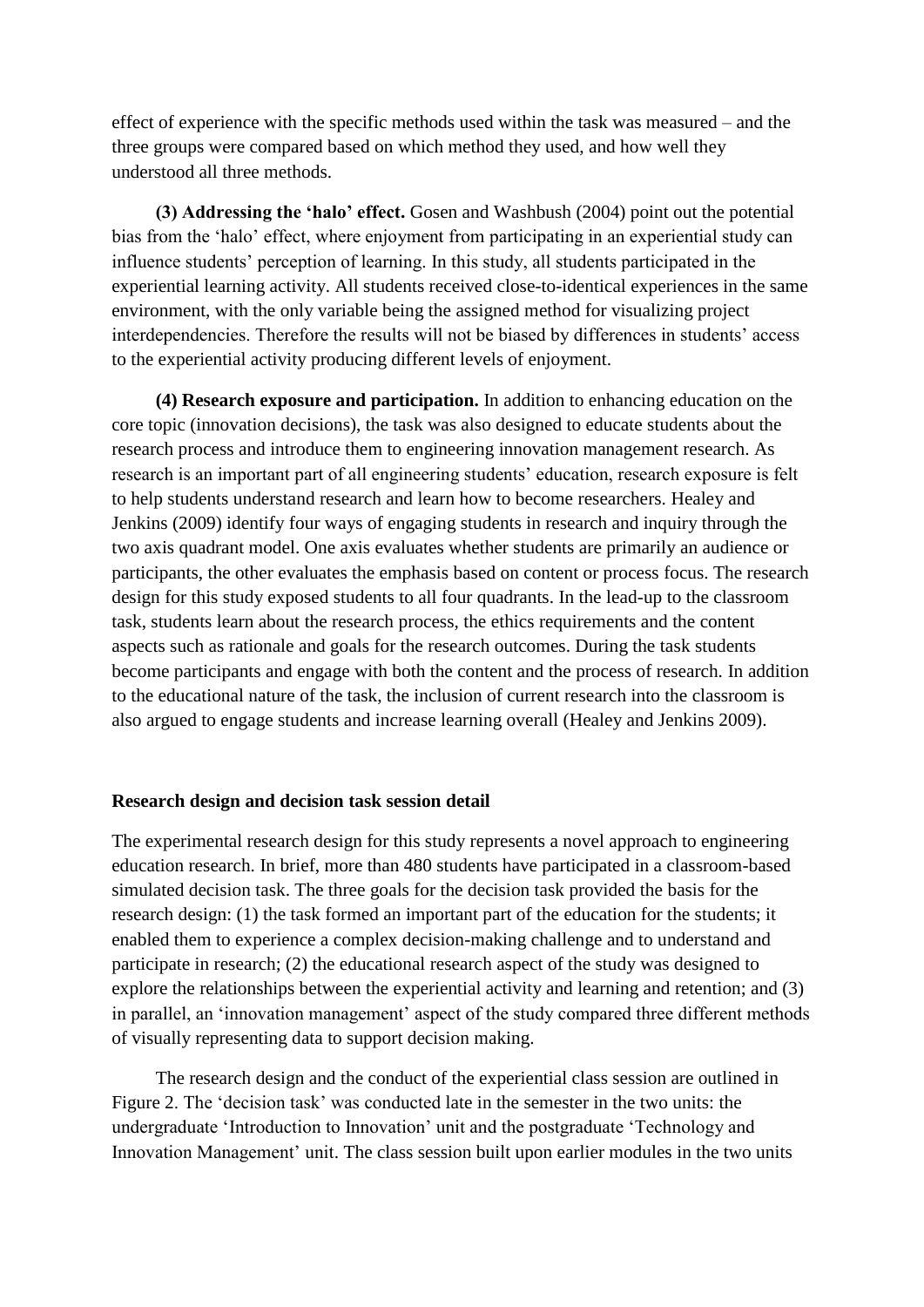and drew upon students' understanding of the use of strategy to drive decisions, the nature of financial estimations, and the use of portfolio frameworks to support decision making.

The research design included the design of the decision task within an 80-minute class session, and the development of two research instruments to collect data: an initial survey collected data immediately after the decision task in the classroom, and a follow-up survey conducted online six weeks later. It was important to keep both surveys short in order to avoid overload during the classroom session, and in order to improve response rates during the follow-up survey.

#### *Survey and item development*

Respondents identified which method they used in the task in each survey through the item METHOD; results are reported in Table A1 in the Appendix. Tables A2 and A3 in the Appendix list the items on learning, retention, engagement, curiosity, and enjoyment from both surveys. Items from the follow-up survey are identified with 'F' appended to the item label. The items employed 5-point Likert scales to collect perception-based responses from the participants. Scales were anchored at the end- and mid-points as shown in the examples in the Appendix.

The survey responses were anonymous to avoid any student concern that their performance may affect their grades. This was particularly important as the students were asked to learn new methods and complete a challenging task that was designed to be difficult to complete in the time allowed in order to allow differences between the methods to be revealed. Due to the anonymity, the before and after survey data could not be pair matched, and the analysis relied on the mean differences between the samples.

Items on learning and retention of learning were included in both the initial and followup survey to test hypotheses 1a and 1b. Respondents were asked to rate their degree of learning for each of the three methods, although they applied only one method during the decision task. Two items explored the degree of learning – APP (the student"s ability to recall enough to apply the method) and EXP (the ability to explain the method). Further detail is included in the Appendix.

Two items were included in the initial survey to capture the respondents" feedback on their engagement with the decision task in order to test Hypothesis 2 on the relationship between levels of engagement and higher levels of learning from an experiential task. ATT measured the degree of focus on the task, and THINK measured how much the decision task caused the student to think.

Hypothesis 3, examining the relationship between higher levels of ongoing interest in the topic after an experiential task and the retention of the learning over time, was evaluated through the follow-up survey. Ongoing interest in the topic was measured through THOT\_F, how much students had thought about the task, and WTKM\_F, the degree to which students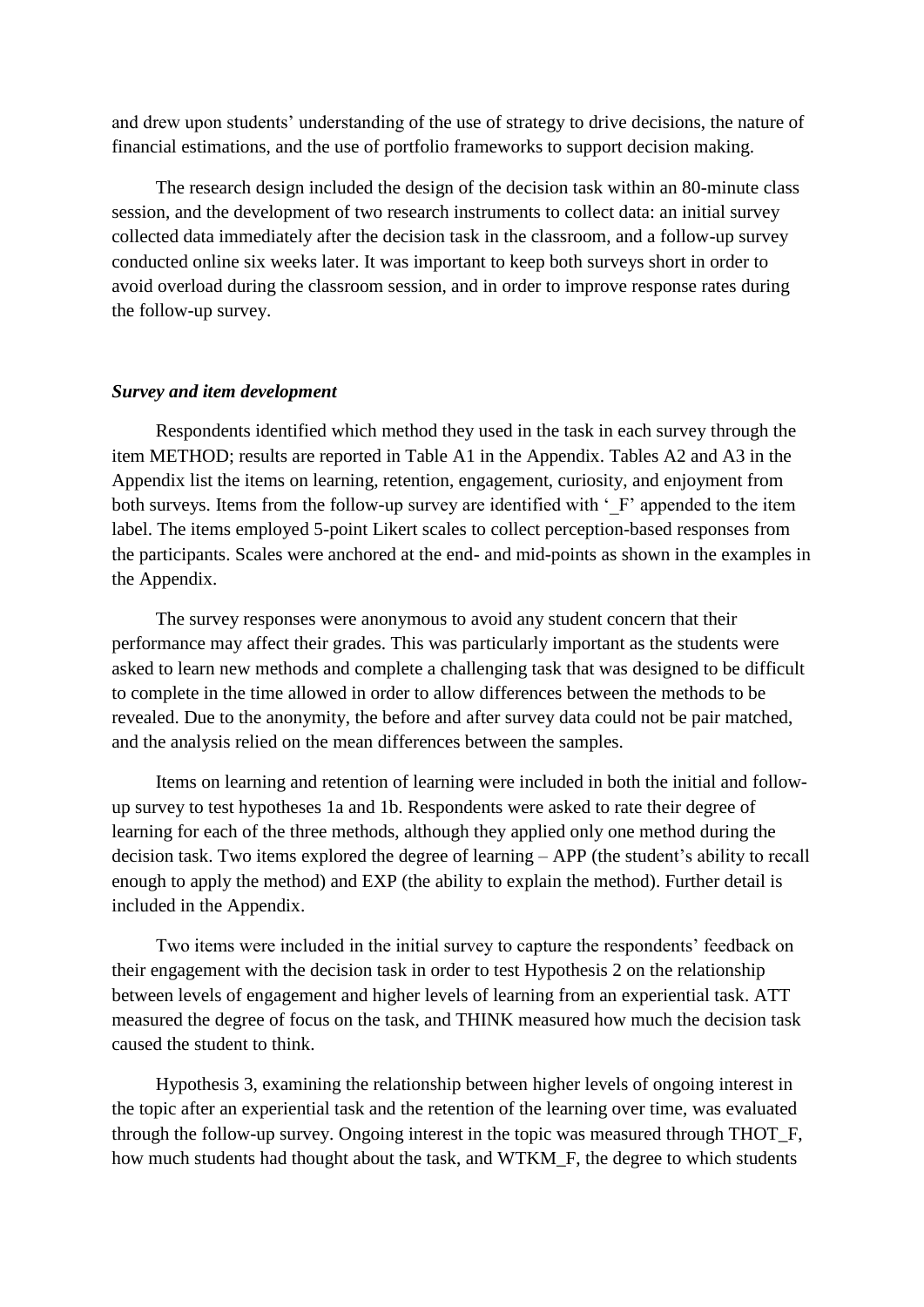wanted to know more about the topic after the decision task (following Reio"s (2004) example of operationalizing curiosity).

Finally, Hypothesis 4 proposed that higher levels of enjoyment reported after an experiential task is correlated with perceptions of higher educational value from the task. Two items, ENJY\_F and EDUC\_F, were measured during the follow-up survey to capture student reflections on how much they enjoyed the task and whether they thought it was educational.

The initial survey also contained several additional items as part of the parallel research study on the three methods for visualizing interdependencies. Correlations were tested between the items developed for the two studies, and two items from the parallel study provided insights for hypotheses 1a and 2. These items are included in Table A3 in the appendix: the quality of the actual decision made by the student (DRATE) and the student"s confidence with the decision (CONF). The remainder of the findings from the parallel study did not lend insight to this study and are not discussed in this paper.

# *Class session design*

As shown in [Figure 2,](#page-13-0) the class session was designed to include education and explanations before students participated in the experiential decision task and completed the survey. Through this approach, students had the opportunity to learn about all three methods, learn about and experience decision making in a simulated scenario based on real-life challenges, and apply one of the three methods.

The research was approved by the university ethics committee and was conducted in a way that ensured that student participation was voluntary and confidential. The research design was pilot tested twice, first with seven participants and then with twelve. Following feedback from the pilot testing, the session was refined with improved explanations and warm-up tasks, and 15 minutes was confirmed as the right amount of time to allocate to the decision task.

During the week before the decision task class session, students were informed in person and by email about the purpose of the research, the initial and follow-up surveys, and the voluntary nature of the task, and were assured of confidentiality. An alternative task was offered if students elected not to participate; however, all students decided to participate in the decision task experiment.

During the main decision task, students evaluated identical data on the 26 projects in a generic project portfolio. The following information was provided for each project: investment and net present value projections, a rating for degree of strategic fit, and information on project interdependencies. Students were randomly assigned one of the three methods for their decision task; the set of materials they received contained a visual data representation that was created using one of the three data display formats. Students were given 15 minutes to complete the decision task. In this time, they were required to review the information provided and decide which project or projects to cancel to trim the portfolio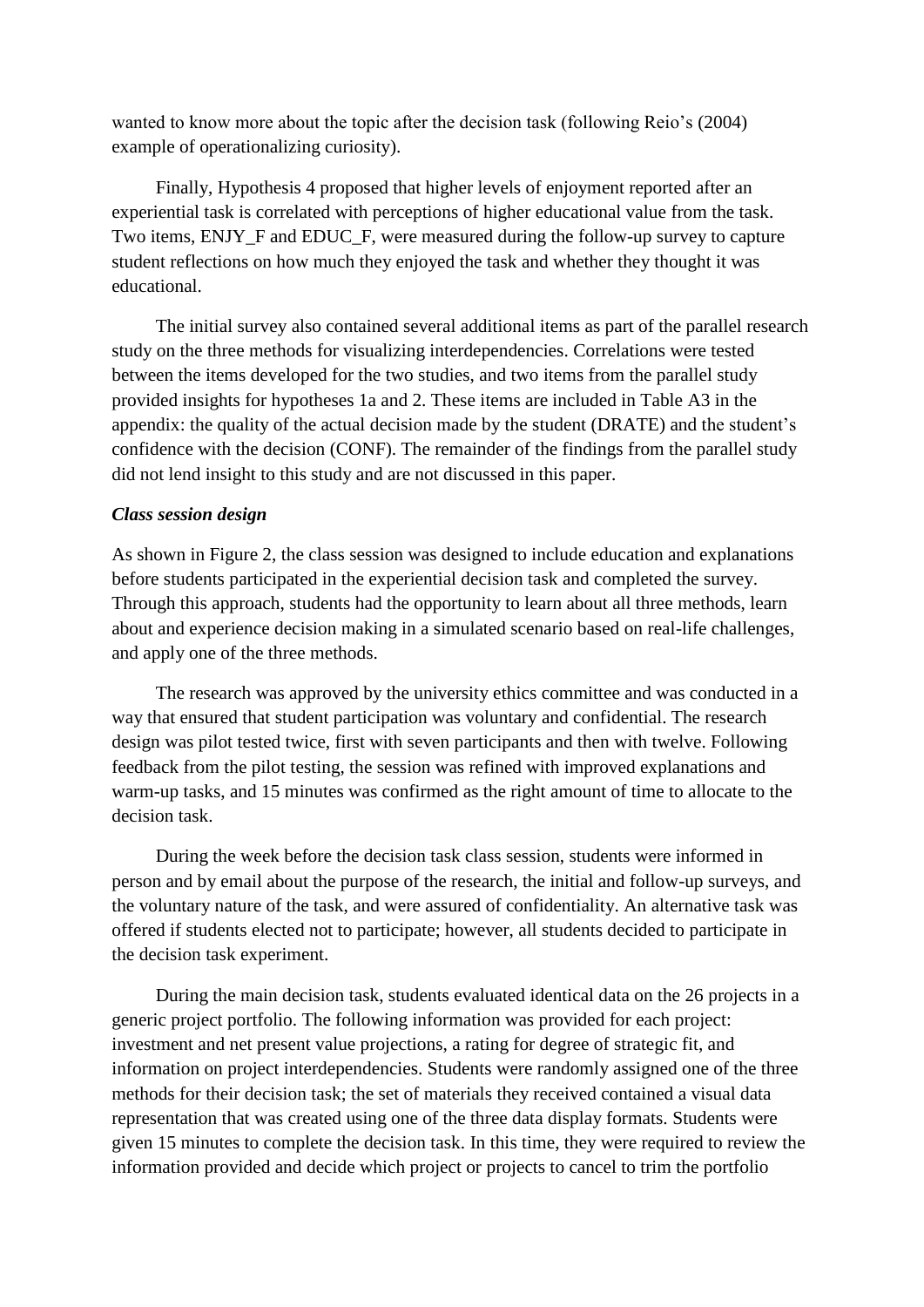budget by 10%. During the decision process, students were asked to balance strategic, financial, and project efficiency goals.

Although simplified for the purposes of this experiment, this scenario required multiple types of data to be balanced in several dimensions and it reflects the challenges faced by PPM decision makers. Through the decision task, students gained experience in this type of decision challenge as well as specific experience with one of the methods for visualizing project interdependencies.

Approximately six weeks after the class session, students were sent an email and asked to complete the follow-up survey. The data from both surveys were then analyzed, and findings were discussed in presentations and publications in innovation management (Killen 2013a; Killen 2013b) and education (this publication).



<span id="page-13-0"></span>**Figure 2: Process for research design and conduct** 

# **Data collection and analysis**

A total of 480 valid responses were obtained from 487 engineering students who participated in this experiential activity at the UTS over five semesters from 2011 to 2013. About onequarter of the valid responses (*n=*116) were from undergraduate students in "Introduction to Innovation", an engineering unit for the Bachelor of Science Engineering Major in Innovation. The remainder were from postgraduate students (*n=*364) in the unit "Technology and Innovation Management', an option for students in the Master of Engineering Management or the Master of Engineering Studies, two coursework-based masters programs. The activity was conducted in classes of 30–50 students in 12 different classes. Three were undergraduate classes (one class each spring semester 2011–2013) and eight were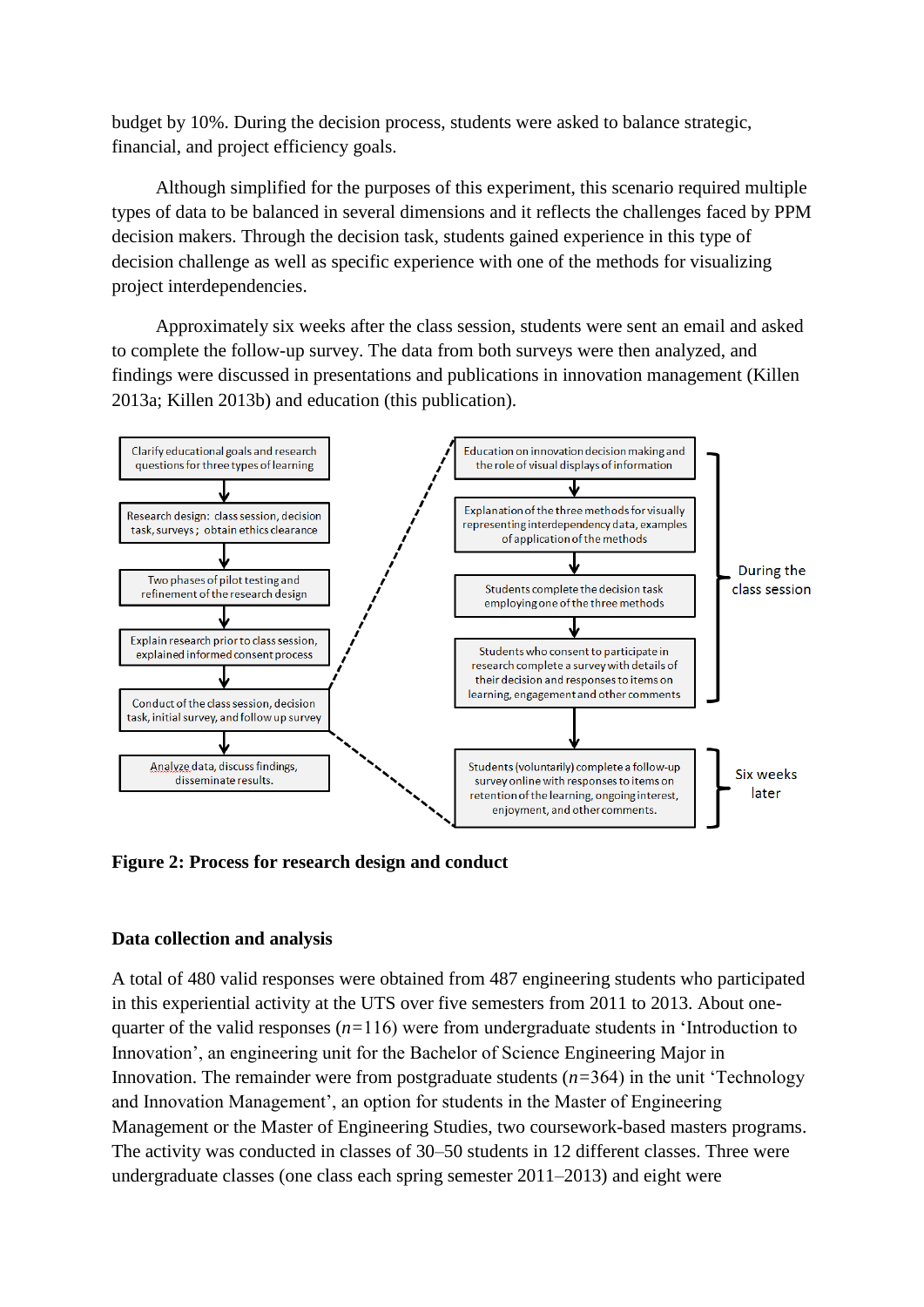postgraduate (large enrolments with two or three parallel classes each semester during 2012 and Autumn 2013).

Responses were considered invalid if participants did not identify which method they used during the experiment or selected more than one method; these invalid responses were ignored during the data analysis. The valid responses (*N=*480) represented a random allocation of the item METHOD across the class sections; *n=*162 used the Dependency matrix,  $n=166$  the Visual project map, and  $n=152$  for the Tabular list. Although the experiment was designed to allocate the methods equally across the sample, the resultant numbers were not fully balanced between the methods due to the use of multiple class sections where class numbers were not always divisible by three, the random nature of distributing the surveys in the classes, and removal of some invalid surveys.

The follow-up survey was conducted online six weeks after the initial survey, which was timed to be right after the final exam period. Responses were encouraged by explanations of the purpose of the follow-up survey, follow-up reminders, and the chance to win a gift voucher from the university book shop. The resulting response rate for the followup survey (*N=*192) was 40% of the total number of participants. The breakdown of the METHOD reported in the follow-up survey was *n=*63 for the Dependency matrix, *n=*70 for the Visual project map and *n=*59 for the Tabular list.

Tables A2 and A3 in the Appendix provide summary statistics for all items from the two surveys. Table A1 summarizes the frequency of the three METHODs for both surveys.

Several variables were calculated to assist with the analysis. The variables APP, EXP, APP F, and EXP F are each based on the three separate items (one for each method). The variable APP is detailed here; the others follow the same format. The column for "mean of all data' is the mean value for APP across the sample (the mean value across all survey responses of the mean value for the three APP items APP.D, APP.V, and APP.T). The column for "mean for users of the method" shows the mean value across the sample of APP.D where METHOD = Dependency matrix; APP.V where METHOD = Visual project map, and APP.T where  $METHOD = Tabular$  list. This column reveals the mean level of learning about a method that has been used during the decision task. The column for "mean for non-users of the method' is the reverse: the mean value across the sample of APP.D where METHOD  $\neq$ Dependency matrix, and so on. This column shows the mean level of learning about a method that has NOT been used during the decision task.

The final column in Table A2 reveals the influence of the experiential task on the measures of learning and retention. The student's t-test for independent samples (referred to here as the t-test) was used to evaluate responses for APP, EXP, APP\_F, and EXP\_F between groups of respondents based on the method used during the experiment. Groupings were set up for users (1) and non-users (0) for each method. Levene"s test for equality of variance was used to determine the applicability to the "equal variance assumed" or the "equal variance not assumed" t-test values (Collis and Hussey 2003; Garson 2012). As shown in the final column of Table A2, the differences between the means of the two groups (users and non-users of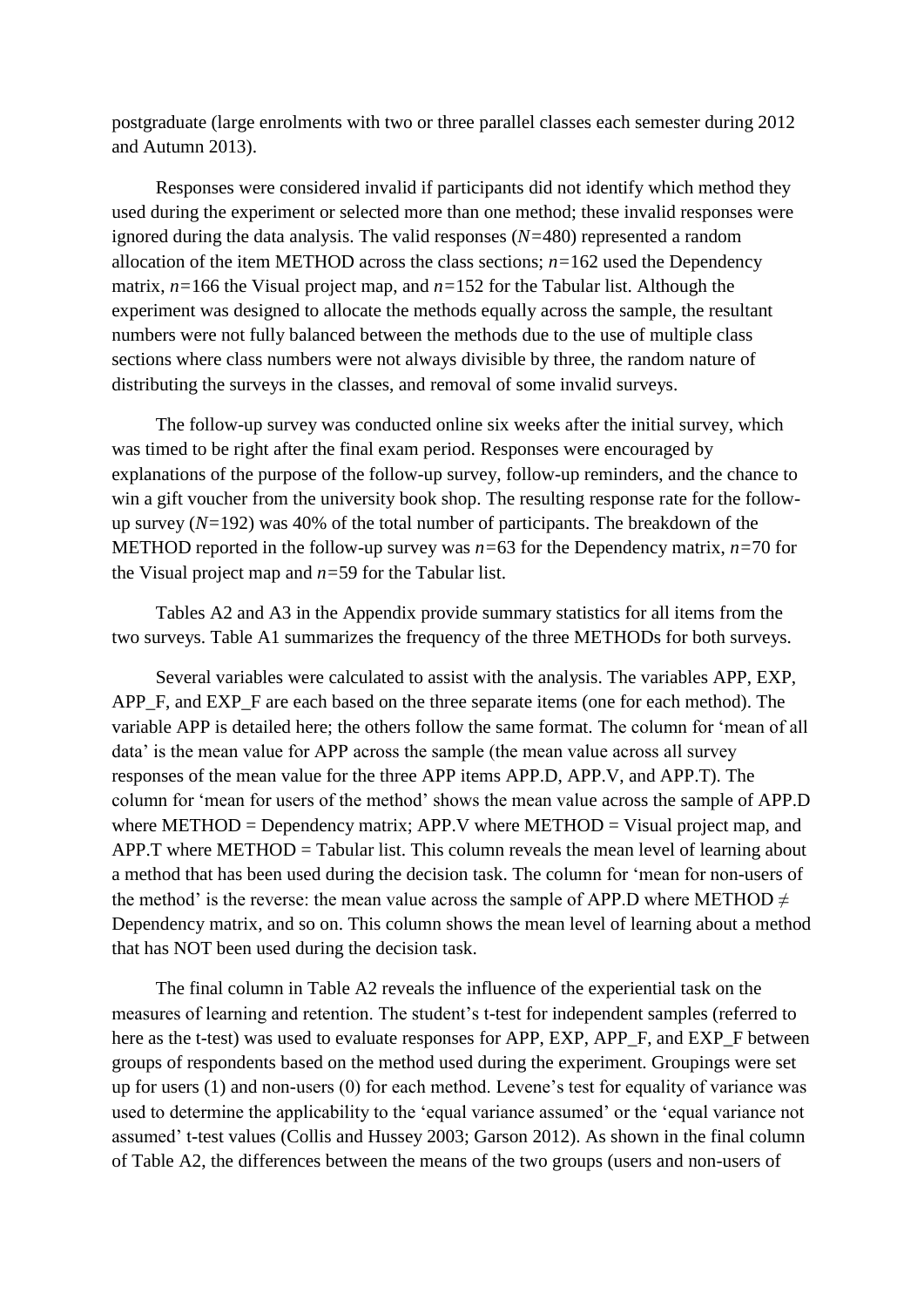each method) for each item are significant at .001 or better. The values in the three final columns of A2 were used to evaluate hypotheses 1a and 1b.

The student's t-test was also used to check for any significant differences in responses based on the unit or the class session. Independent sample t-tests did not reveal significant differences between item responses based on the unit or the class attended, therefore the findings are able to be reported for the full set of data combined from all classes.

Bivariate Pearson correlations were used to test relationships between items to test hypotheses 2, 3, and 4. Tests for normal distribution revealed acceptable kurtosis of the data; however, data for a few of the items were negatively skewed, and so nonparametric analyses were also conducted using Kendall"s tau and Spearman test. These tests confirmed the significant relationships identified using Pearson"s Chi squared tests with only minor differences between the Pearson results. Therefore, for simplicity the data have been reported using the Pearson format. All statistical results represent two-tailed analysis. Significance levels are reported for each correlation.

# **Findings**

# *Learning dimension 1: Student learning*

Student learning has been enhanced through participation in the decision task. In addition to learning about the decision-making frameworks and challenges in innovation management, students also learned about the research process. The educational research on the effects of experiential task presented in the next section provides evidence of the student learning achieved through the experiential task. In short, the evidence shows how the experiential task enhanced learning and retention and contributed to enhanced abilities to make decisions. Student feedback, such as the open responses reported in [Table 3,](#page-19-0) further affirms that the decision task has had a positive effect on student learning.

# *Learning dimension 2: Learning about learning*

The educational research aspect of this study has contributed to "learning about learning". The data collected during and after the decision task supports the four hypotheses in varying degrees. Hypotheses 1a and 1b are convincingly supported by the study, while the other hypotheses are supported by mild to moderate correlations. The design of the study allowed a detailed and fine-grained analysis of the effect on the learning of using a method in a decision task. This effect was measured by comparing the findings students who used each of the three methods with those who did not use that method. Learning was evaluated through responses about how well the student could recall the method in order to apply it to a similar task and whether the student could explain the method, with the same questions repeated six weeks later to evaluate retention.

The results of the study strongly support H1a and H1b and provide evidence of the influence of experiential activity on learning and retention. Figure 3 illustrates the influence: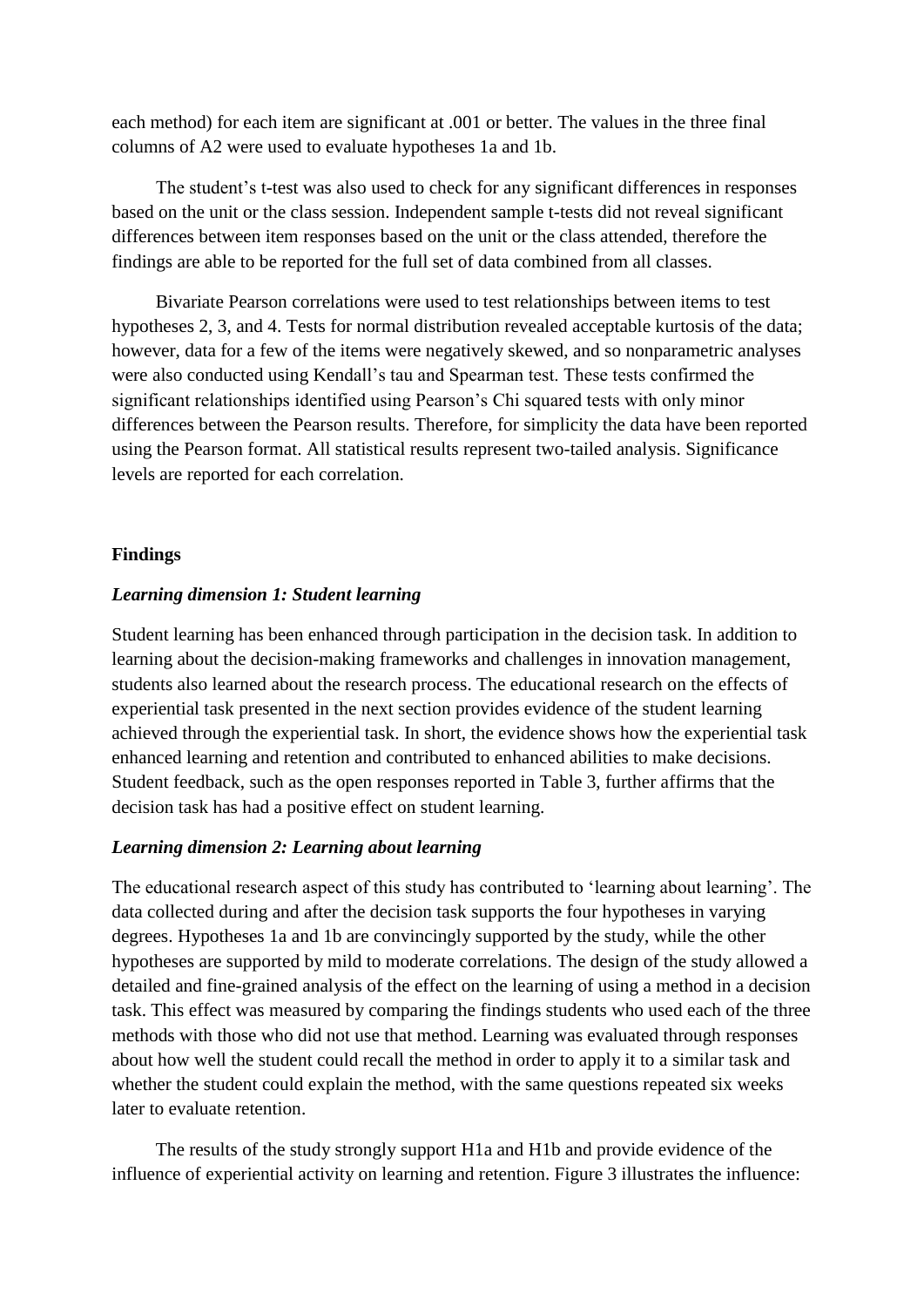when a student used a particular method during the decision task, they reported significantly stronger levels of learning about that method (the light bar in each pair) than students who did not use the method during the task (the dark bar in each pair). The overall mean difference of all responses between users of the method (4.08) compared with non-users (3.42) is 0.66 on a 5-point Likert scale.

The improved learning hypothesized in H1a is evidenced by the experiential activity corresponding to an increase of 0.72 on a 5-point Likert scale on the reported level of ability to apply the method to a similar task, and a difference of 0.54 in the reported ability to explain the method. Additional support for H1a can be inferred from the correlations between the learning measures and two items from the parallel study, DRATE and CONF. The decision rating (DRATE) measures the quality of the actual decision made in the decision task. The item CONF measures the level of confidence in the decision quality in the parallel study. The correlations in Table 1 suggest that when a method is applied the increased learning is translated to better decision quality and higher reported confidence in the decision.



#### **Figure 3: Effect of experiential activity on learning and retention**

<span id="page-16-0"></span>Responses on a 5-point Likert scale, comparison of responses between those who applied the method in the activity, and those who did not, data is compiled from users of all three methods. Differences between users and non-users of methods are all significant to at the 0.001 level or better. The lines link responses from the initial survey and the follow-up survey. Bold values in Table A2 in the appendix are displayed in this figure. See Table A2 for further detail of the data.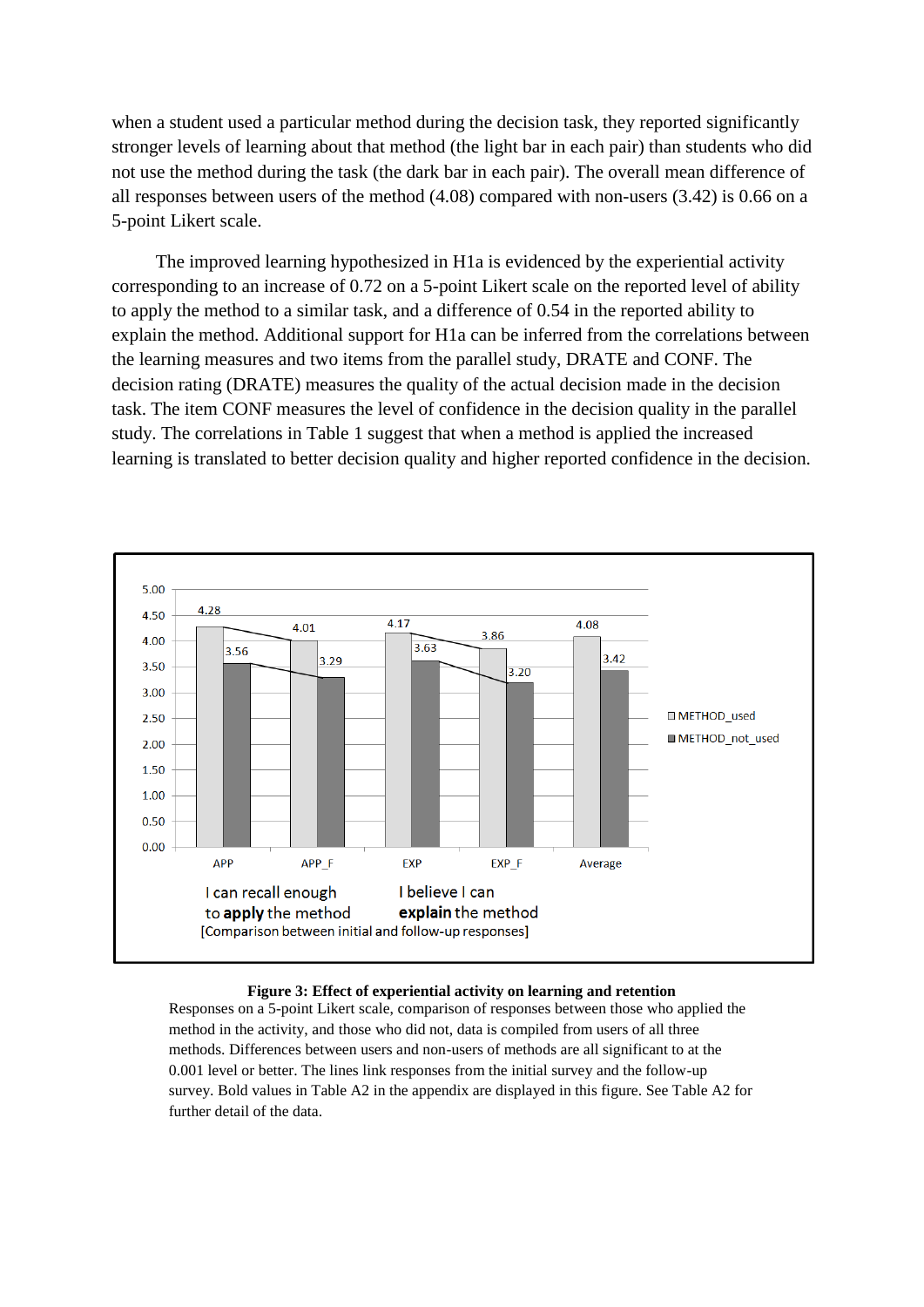To address H2, student engagement was assessed through the two measures ATT and THINK in the initial survey. As shown in [Table 1,](#page-17-0) Correlation with the overall responses about the levels of learning (APP and EXP) for all three methods shows a significant but mild relationship with ATT, but not with THINK; however correlation with the responses about the level of learning about the method applied in the task show stronger relationships. Although still moderate, the relationships provide solid support for H2, and show that higher levels of engagement during an experiential task are correlated with higher levels of learning from that task.

Additional insight and validation for Hypothesis 2 is found by comparing responses across the two studies. The correlations in [Table 1](#page-17-0) show relationships between the engagement measures ATT and THINK and their actual performance in applying the method (DRATE) and their confidence in their performance on the decision task (CONF). These relationships align with the findings on engagement and learning and provide further confidence in the findings in support of H2.

|                 |                                                              | Measures of<br>learning – Mean of<br>responses |            | Measures of learning $-$<br>Values for the method that<br>was used in the task |                                             | Decision<br>rating | Confidence<br>in decision |
|-----------------|--------------------------------------------------------------|------------------------------------------------|------------|--------------------------------------------------------------------------------|---------------------------------------------|--------------------|---------------------------|
|                 |                                                              | <b>APP</b>                                     | <b>EXP</b> | <b>APP</b>                                                                     | <b>EXP</b><br>(method_used)   (method_used) | <b>DRATE</b>       | <b>CONF</b>               |
| Engagement      | <b>ATT</b>                                                   | $ 0.228*** 0.172*** $                          |            | $.284$ ***                                                                     | $.255***$                                   | $0.192$ ***        | $0.265***$                |
|                 | <b>THINK</b>                                                 | 0.092                                          | 0.091      | $.207***$                                                                      | $.186***$                                   | $0.106 *$          | $.098 *$                  |
| Deci-           | $\frac{1}{3}$ $\frac{1}{3}$ $\frac{1}{3}$ DRATE <sub>1</sub> | .029                                           | .090       | $.238***$                                                                      | $.239$ ***                                  |                    | $.303***$                 |
| Confi-<br>dence | <b>CONF</b>                                                  | $.267$ ***                                     | $.264$ *** | $.396***$                                                                      | $.397***$                                   | $.303***$          |                           |

<span id="page-17-0"></span>**Table 1: Initial survey correlations between engagement, learning and decision quality.**

Pearson's Chi-square correlations; data from initial survey; bold figures are significant at the .001 level  $(***)$ ; and the 0.05 level  $(*)$ .

Hypothesis 3 is supported through mild to moderate correlations, as shown in

[Table 2.](#page-18-0) Ongoing interest in the topic was evaluated in the follow-up survey through measures of how much the student had thought about the task (THOT\_F) and whether they want to know more after the task (WTKM\_F). Both measures reveal significant mild to moderate correlations, with stronger correlation between THOT\_F and learning than WTKM\_F and learning. The analysis using the overall responses about the levels of learning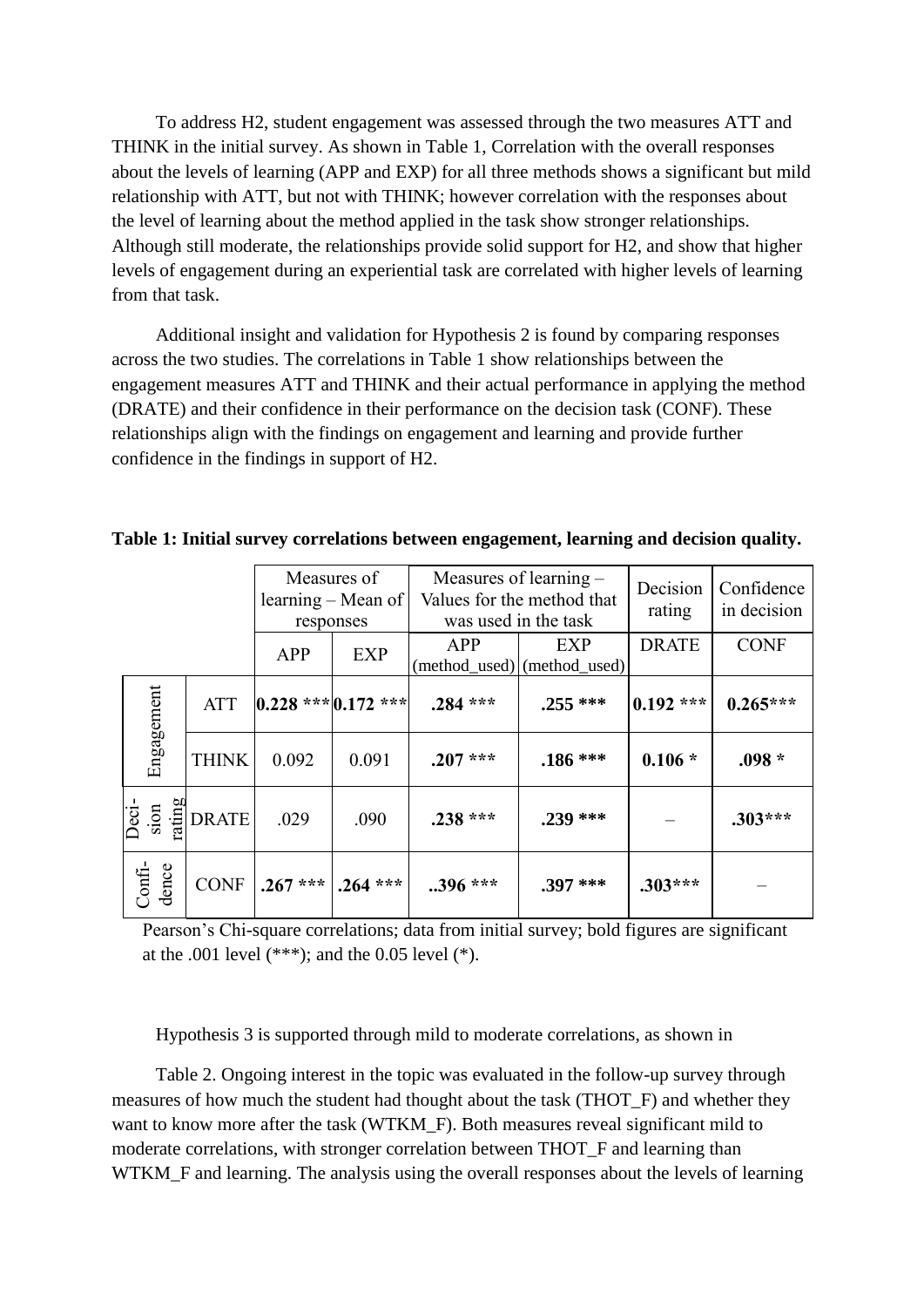(APP\_F and EXP\_F) show slightly stronger correlations with THOT\_F and WTKM\_F than the analysis that used the responses about the level of learning about the method applied in the task. This difference in correlation does not follow the pattern identified in the evaluation of H2 on engagement and learning.

|                               |        |            | Measures of learning $-$<br>Values for the method<br>Measures of learning<br>that was used in the task |           |                                      |
|-------------------------------|--------|------------|--------------------------------------------------------------------------------------------------------|-----------|--------------------------------------|
|                               |        | APP F      | EXP F                                                                                                  | APP F     | EXP F<br>(method_used) (method_used) |
| Ongoing<br>interest           | THOT F | $.238**$   | $.343***$                                                                                              | $.178 *$  | $.269$ ***                           |
|                               | WTKM F | **<br>.209 | $.261***$                                                                                              | $.200**$  | $.247***$                            |
| Enjoyment<br>education<br>and | ENJY F | $.193**$   | $.219**$                                                                                               | $.235***$ | $.214**$                             |
|                               | EDUC F | $.270***$  | .316 ***                                                                                               | $.199**$  | ***<br>.274                          |

<span id="page-18-0"></span>**Table 2: Follow-up survey correlations between ongoing interest, enjoyment and retention of learning.** 

Pearson"s Chi-square correlations; data from follow-up survey collected six weeks after the task; bold figures significant at the .001 level (\*\*\*) or .01 level (\*\*).

Finally, Hypothesis 4, that enjoyment is correlated with perceptions of better educational value, is supported by the findings. High levels of enjoyment (4.09 on a 5-point scale) were reported in the follow-up survey, and these levels of enjoyment showed a fairly strong correlation (Pearson's chi =  $0.484$ , sig  $0.000$ ) with perceptions of higher educational value from the task (mean 4.11 on the 5-point scale). This strong correlation is also supported by free (un-prompted) responses, such as those shown in [Table 3.](#page-19-0) The task has also aided students in understanding research and has inspired a few students to consider conducting experimental studies of this nature as part of their research projects.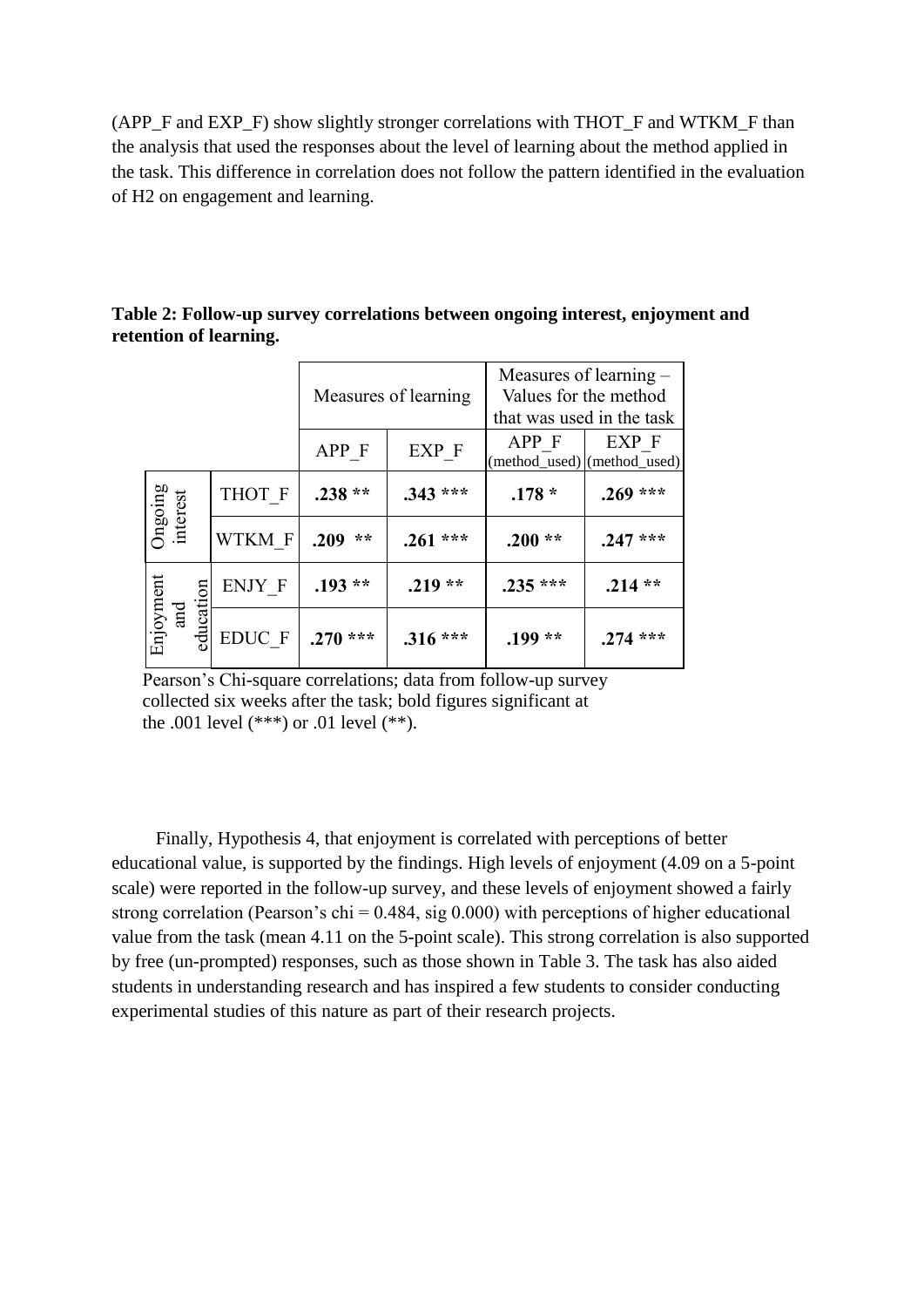<span id="page-19-0"></span>**Table 3: Sample of free responses on enjoyment and learning**

| Selection of responses to 'Optional: Please use this space to record your<br>comments about the decision task or the dependency evaluation methods.' |
|------------------------------------------------------------------------------------------------------------------------------------------------------|
| I liked the decision task best of everything we did in this subject $-$ it was                                                                       |
| challenging and made me think of how to solve the problem                                                                                            |
| I really enjoyed the session, and I found it very useful.                                                                                            |
| I actually enjoyed the decision making activity. It was something that I                                                                             |
| have learned extra. I hope I can use this knowledge somewhere in my                                                                                  |
| career.                                                                                                                                              |
| Helps to reinforce concepts previously discussed. More memorable than                                                                                |
| lectures.                                                                                                                                            |
| It was a great task and it was fun participating in the survey.                                                                                      |
| This was one of the activities I enjoyed most in the subject. Working out                                                                            |
| problems and looking at possible solutions and weighing them up is                                                                                   |
| something I find interesting.                                                                                                                        |

# *Learning dimension 3: Learning from innovation decision research*

Findings from the parallel study on methods used to visualize interdependencies have provided valuable insights. The primary hypothesis proposed that the visualization method would affect the decision quality, and that due to a higher degree of cognitive fit with the problem being analyzed, the network mapping visualization (the VPM display) would contribute to better decision quality. The findings confirmed that the three methods influenced the decision quality in different ways, and statistically significant improvements in decision quality correlated with the use of VPM displays. A range of other findings on the levels of understanding of project interdependencies afforded by the three methods, the influence on perceptions of time adequacy and other factors were studied. These findings and details of all hypotheses from the parallel research on innovation decision making methods are included in other publications (Killen 2013a; Killen 2013b). In addition, the findings on decision quality and the respondents' confidence in their decisions have contributed to the analysis of hypotheses 1a and 2 as discussed above.

# **Discussion**

A primary contribution of this study is illustrating how a novel experiential activity has been designed to meet the challenges for engineering education and research to do "more with less". The design of the "decision task" as an educational and dual-purpose research session has provided multiple benefits and enhanced learning in three dimensions. Careful design has created a task that aligns with the "engineering innovation" educational context, is supported by the students" preparedness for the task, and enables students to engage in a challenging activity based on real-world challenges.

Student learning is highlighted by the "learning about learning" produced through the study. The effect of experiential learning is evident, even from a relatively short class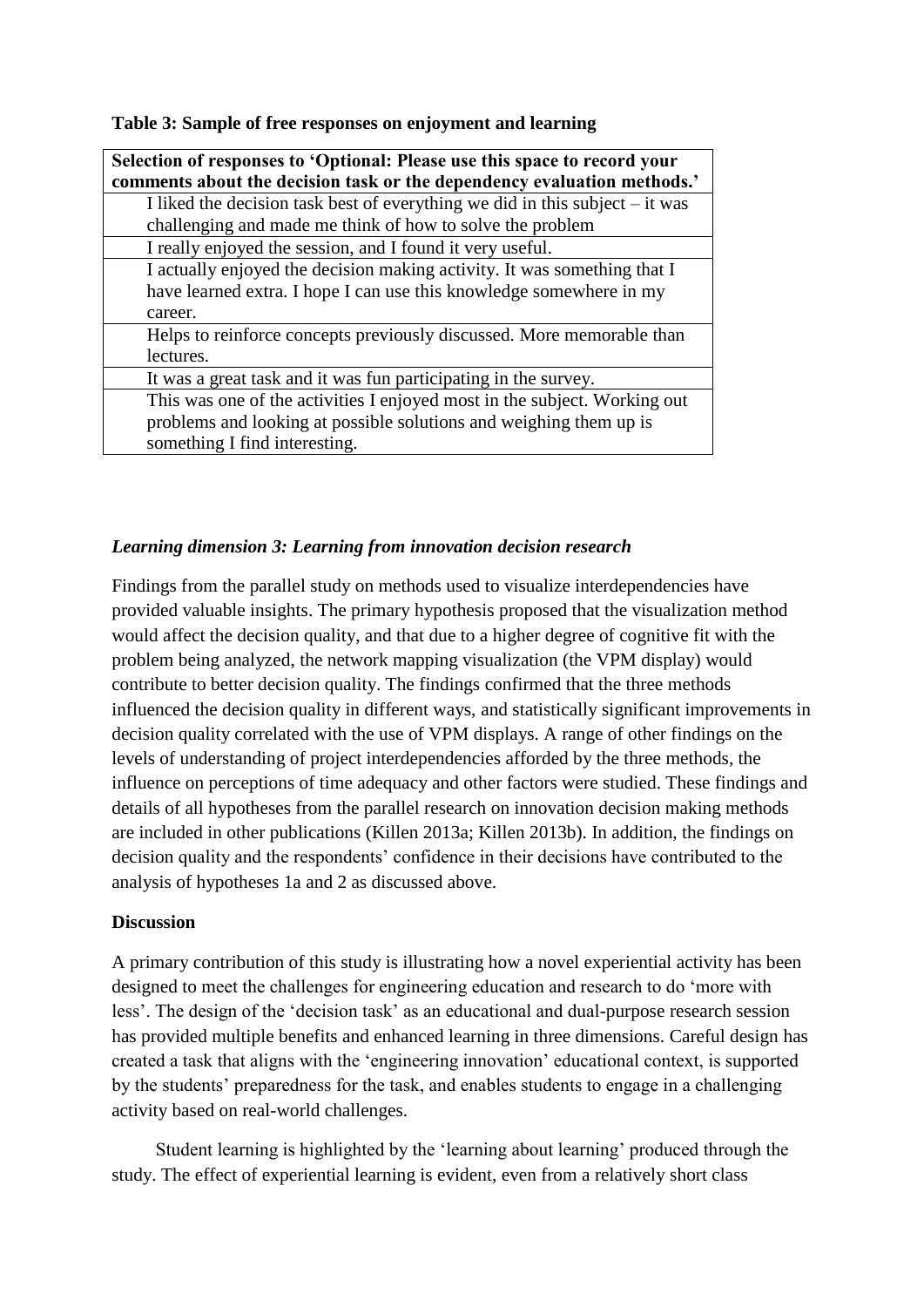activity. Retention of learning appears to be supported particularly well by the experiential activity. It is not surprising that the degree of learning reported reduced during the six-week gap between the initial and follow-up survey (as indicated by the downward sloping lines between the initial and follow-up responses for the variables in [Figure 3](#page-16-0)). However, the interesting finding is that the learning advantage from experience with a method was retained and even slightly extended over time. These findings suggest that experiential learning may be especially important for retention of learning, as suggested by earlier work by Specht and Sandlin (1991).

The support for hypotheses 1a and 1b, showing the positive effect of the experiential activity on learning and retention, is encouraging. However, student learning about a method offers no particular benefit in itself; it is the application of this knowledge that is of particular interest. For this reason, the correlation of the findings on learning with findings on decision quality from the parallel study are especially valuable because the increased learning is shown to be related to better innovation decision-making abilities. These findings provide measurable outcomes to confirm that the learning from experiential activity can lead to the development of practical abilities. This is an important finding that shows how the inclusion of experiential activities in engineering education can contribute to the development of engineering competencies.

In line with earlier research, the correlations between engagement and learning were significant but not very strong (Smith et al. 2005; Carini, Kuh, and Klein 2006). Correlations were more evident with the learning responses for the method that was applied than with the overall responses on learning. This supports expectations; the effect of the use of a method on learning should more accurately measure the relationship. The mild to moderate relationships provide some support for Hypothesis 2 and suggest that, while engagement is valuable for learning, it is only a part of the picture. The finding has also been reinforced by the correlation between the attention to the task and the resulting decision quality and confidence with the decision.

An unexpected finding was the difference between results for the item THINK (how much the task made the student think) and ATT (how much attention was focused on the decision task). The mean values for THINK were only slightly higher; however, the correlations were much weaker or non-existent. While the two items were intended to measure the degree of engagement with the task, the results suggest that the items have measured aspects that are quite different. The decision task was designed to be difficult and to require a high learning curve on the application of a new method. Given the level of challenge in the task, it is not surprising that students were required to think – but for some students a higher level of "thinking" did not lead to either better learning in the overall analysis or better decisions. At the same time, those that were able to maintain focus on the task consistently achieved better learning and better decisions. The results suggest that further investigation is required to increase understanding of this unexpected finding.

Analysis of the relationship between ongoing interest and learning provides mild support for Hypothesis 3; however, the differences in strength of correlation between the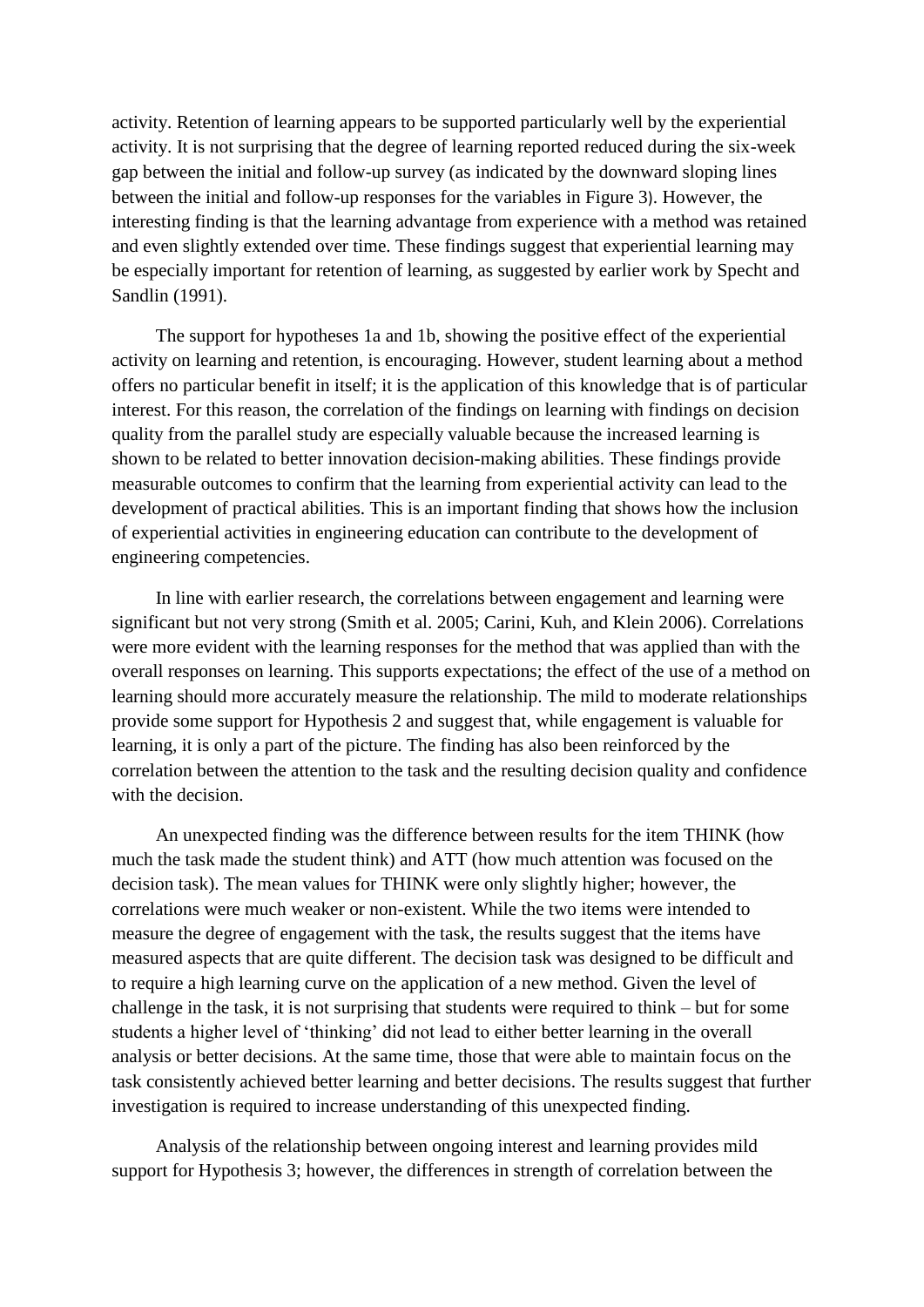average learning and the learning measures for the specific method are counterintuitive. Although the relationships with learning measures for the applied method would be expected to be stronger, as in the analysis of engagement and learning from the initial survey, they are in fact slightly weaker. It is possible that the measures of ongoing interest have a broad effect on retention. At a mild to moderate level of correlation, the students who thought about the task and those who wanted to know more after the task have better retention of their learning about all methods, not just the one they used. This situation warrants further study on how ongoing interest, curiosity and motivation to learn about a topic influence learning and retention.

While the correlation between perception measures of enjoyment and educational value was quite strong, it may be affected by the 'halo effect' that tends to influence students who enjoyed the activity to also feel it is of better educational value (Gosen and Washbush 2004). Therefore these findings should not be taken at face value, and the level of support for Hypothesis 4 needs to be considered in the context of the wider study. The mild correlation between reported levels of enjoyment and the measures of learning (the ability to apply or explain each method) may provide a better indication of the relationship than the perception of educational value.

The findings provide a unique look at learning and retention by providing an experimental research design that enabled a detailed analysis of the effect of an experiential activity on learning. The experimental approach also produced detailed findings on the effect of different methods for visualizing data on project interdependencies on the resulting decision quality. The dual-purpose research design has provided the ability to corroborate the findings on reported measures of learning with the demonstrated ability to make quality decisions. In this way, the study has shown how experience can enhance learning that can be applied to enable engineers to solve problems. This provides an additional layer of support for the inclusion of carefully designed experiential activities to enhance engineering education.

# *Limitations and future research*

This study provides an example of an experiential experiment-based decision task that was used to support two parallel research studies while enhancing students" educational outcomes. The ability to successfully combine the three goals will depend upon the discipline areas and the types of research studies, and may not be practical in some other areas of engineering education. Future research may seek to follow this type of model and explore the breadth of applicability for successful implementation of this type of approach.

The findings on learning and engagement have been generated by a short decision task during one class session, and the retention findings were based on the follow-up survey six weeks later. Further studies from more lengthy experiential activities, or on the cumulative effect of multiple experiential activities, could provide valuable insights into the relationships. In addition, studies with a longer duration between initial and follow-up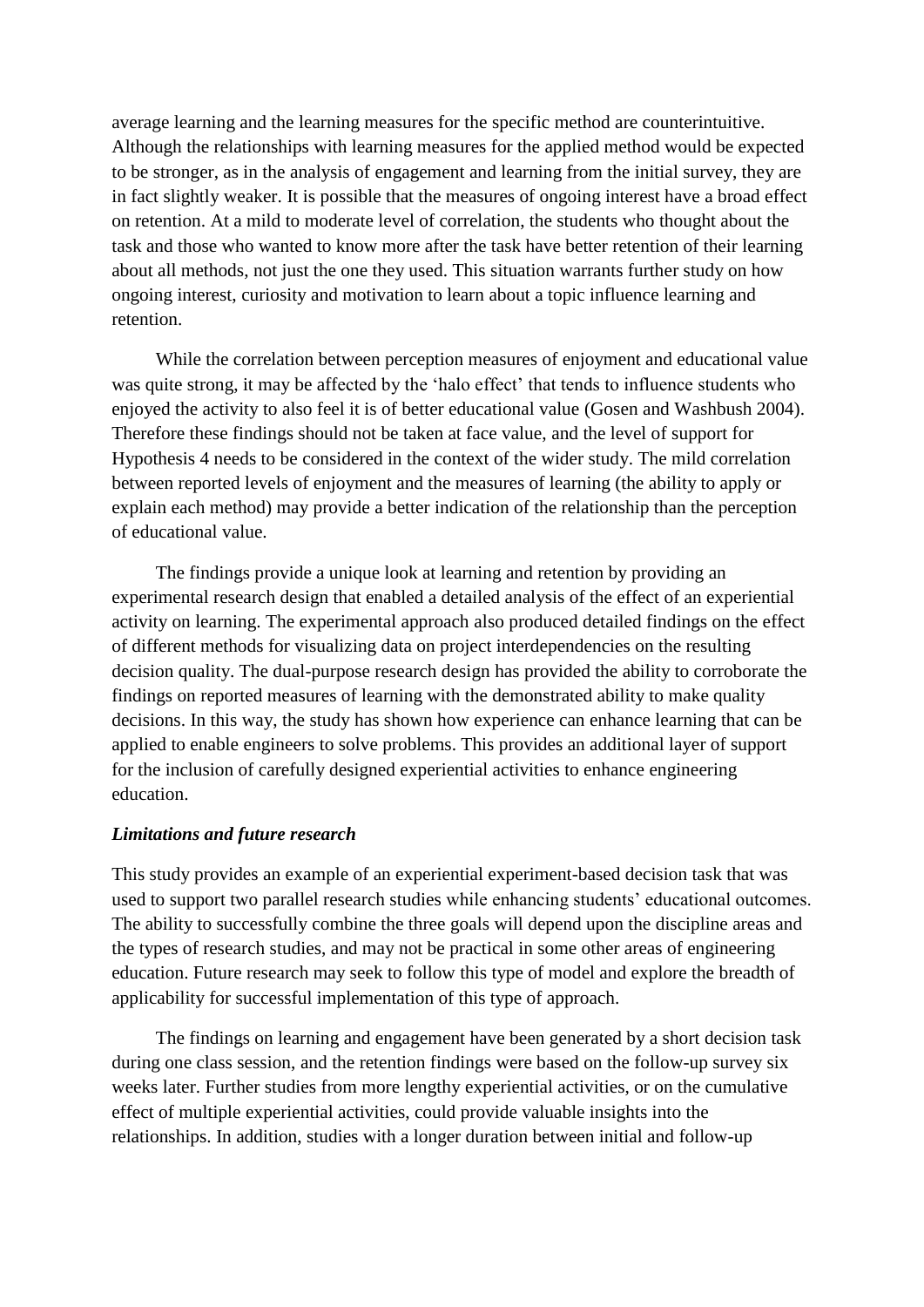surveys, or those that are able to collect matched pairs of initial and follow-up data, could provide a deeper level of understanding of the effect of experience on retention.

The results of the study may be influenced by bias from the single informant nature of the study; however, the study has been designed to reduce the "halo effect" and correlations with data on decision results from the parallel study have provided additional support for the perception-based findings.

### **Conclusions and implications**

The decision task, implemented as part of the experiential engineering approaches to engineering innovation education at UTS, has been a triple success. First and foremost, student learning has been enhanced. Several measures of learning confirm that students have benefitted from the experiential activity. Enjoyment of the activity was high and student perceptions of educational value are statistically supported by the educational research study. In addition, students received an additional layer of learning about the nature of research and the research process. The second success from the decision task is the strength of findings from the educational research study. The study has provided clear correlations between experience and increased learning and retention of learning, and provides additional insights on the influence of engagement and interest in a topic. The third success is from the parallel study. The decision task has further developed the understanding of methods for visualizing data to support project portfolio decision making. This parallel study has produced a series of findings that are reported in other publications and has also provided insights to support the educational study.

These three areas of success, and the corresponding three dimensions of learning from the decision task, are a result of a novel educational research design that merges three goals into one activity. The study was designed so that all students were able to learn from the decision task; there was no control group that did not have the opportunity to participate. The approach allowed the comparison of findings on three methods in a design that minimized "halo effect" bias by ensuring that all students had the chance to enjoy the experiential exercise. By employing an experimental research design in a controlled setting, the study isolated differences stemming from experience. It dovetailed two research studies into the one activity, producing "learning about learning", and "learning from innovation decision research' while enhancing student learning. In addition, the correlation of findings from the two parallel studies provided a deeper layer of understanding: student learning from the decision task correlated with an ability to make better decisions, underscoring the effect of the experiential activity on the development of practical real-world abilities

The study has implications for engineering education and research. The findings demonstrate the influence of experiential activity on learning and provide support for further inclusion of experiential activity in engineering education. In particular this research illustrates how experiential activity can assist engineering educators meet the growing need to develop engineering students' ability to manage technological innovation. Engineering educators and researchers may find inspiration from this example and design a multi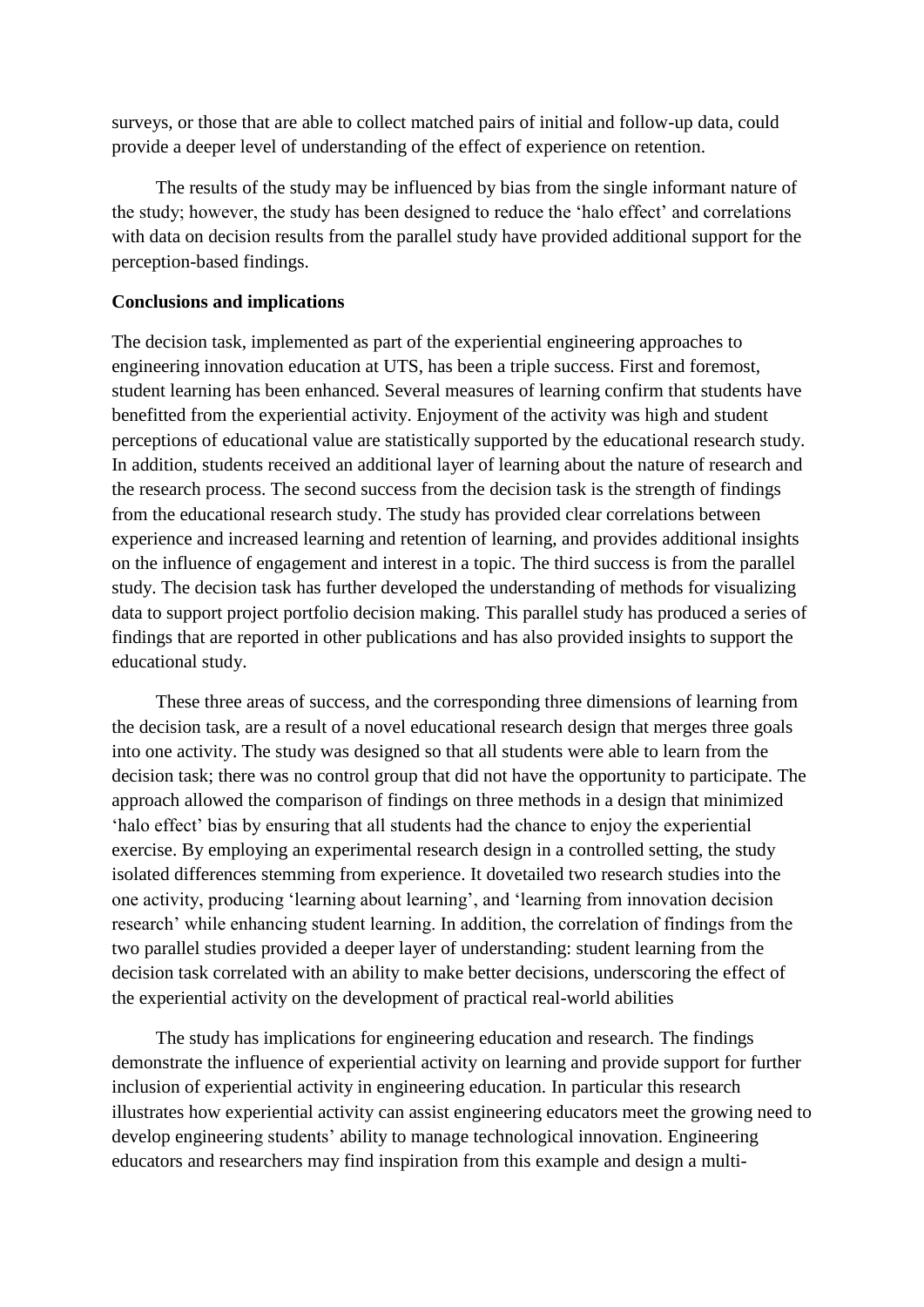dimensional study using a similar approach. Future research directions have been suggested that may help adapt this type of approach to other environments and extend the findings from such studies. The decision task study provides a richly detailed example of experimentation in the classroom and illustrates how it can be designed to be educational and engaging and to collect data for multiple purposes. The study demonstrates how this type of approach can help to address challenges in engineering education by doing 'more with less': it provides an experiential learning task that is tailored for innovation engineering education, generates insights through a simulated experience based on a real-world scenario, engages and educates students, and enables researchers to perform research and generate results for multiple studies at once.

#### **References**

- Arbaugh, J. 2000. "How classroom environment and student engagement affect learning in Internet-based MBA courses." *Business Communication Quarterly* 63 (4):9-26.
- Arlt, M. 2011. Application of Experimental Research to Project Portfolio Management. In *The expanding domain of project research, International Network for Organising by Projects (IRNOP) Conference*. Montreal.
- Bendoly, E., and M. Swink. 2007. "Moderating effects of information access on project management behavior, performance and perceptions." *Journal of Operations Management* 25 (3):604-622.
- Bishop, J. L., and M. Verleger. 2013. The flipped classroom: A survey of the research. Paper read at ASEE National Conference Proceedings, Atlanta, GA.
- Borrego, M., E. P. Douglas, and C. T. Amelink. 2009. "Quantitative, qualitative, and mixed research methods in engineering education." *Journal of Engineering Education* 98 (1):53-66.
- Carberry, A. R., H.-S. Lee, and C. W. Swan. 2013. "Student Perceptions of Engineering Service Experiences as a Source of Learning Technical and Professional Skills." *International Journal for Service Learning in Engineering, Humanitarian Engineering and Social Entrepreneurship* 8 (1):1-17.
- Carini, R. M., G. D. Kuh, and S. P. Klein. 2006. "Student engagement and student learning: Testing the linkages\*." *Research in Higher Education* 47 (1):1-32.
- Carver, J., L. Jaccheri, S. Morasca, and F. Shull. 2003. Issues in using students in empirical studies in software engineering education. Paper read at Software Metrics Symposium, 2003. Proceedings. Ninth International.
- Carver, J. C., L. Jaccheri, S. Morasca, and F. Shull. 2010. "A checklist for integrating student empirical studies with research and teaching goals." *Empirical Software Engineering* 15 (1):35-59.
- Cohen, L., L. Manion, and K. Morrison. 2007. *Research methods in education*. 6 ed: Routledge.
- Collis, J., and R. Hussey. 2003. *Business research : a practical guide for undergraduate and postgraduate students*. 2nd ed. New York: Palgrave Macmillan.
- Creed, C. J., E. M. Suuberg, and G. P. Crawford. 2002. "Engineering entrepreneurship: An example of a paradigm shift in engineering education." *Journal of Engineering Education* 91 (2):185-195.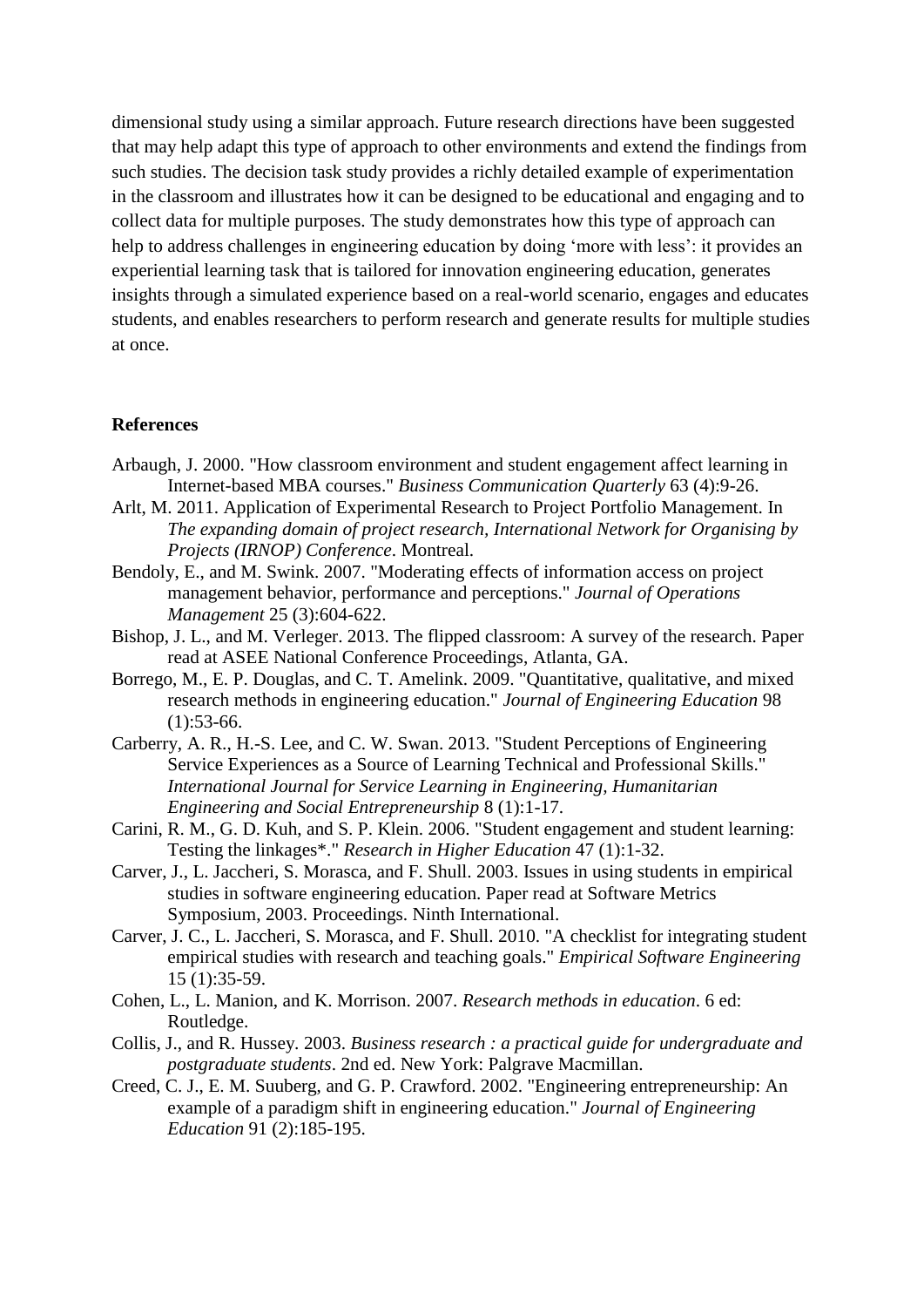- Dalrymple, O. O., D. A. Sears, and D. Evangelou. 2011. "The Motivational and Transfer Potential of Disassemble/Analyze/Assemble Activities." *Journal of Engineering Education* 100 (4):741-759.
- Dull, R. B., and D. P. Tegarden. 1999. "A Comparison of Three Visual Representations of Complex Multidimentional Accounting Information." *Journal of Information Systems* 13 (2):117-131.
- Felder, R. M., D. R. Woods, J. E. Stice, and A. Rugarcia. 2000. "The future of engineering education II. Teaching methods that work." *Chemical Engineering Education* 34  $(1):26-39.$
- Fernandes, S., D. Mesquita, M. A. Flores, and R. M. Lima. 2013. "Engaging students in learning: findings from a study of project-led education." *European Journal of Engineering Education* 39 (1):55-67. doi: 10.1080/03043797.2013.833170.
- Foreman, E., and M. A. Selly. 2002. *Decision by Objectives*. Singapore: World Scientific Publishing Company.
- Garson, G. D. 2012. *Testing Statistical Assumptions*, *Blue Book Series*. Asheboro, NC, USA: Statistical Associates Publishing.
- Gosen, J., and J. Washbush. 2004. "A review of scholarship on assessing experiential learning effectiveness." *Simulation & Gaming* 35 (2):270-293.
- Grossklags, J. 2007. Experimental Economics and Experimental Computer Science: A Survey. In *Workshop on Experimental Computer Science (ExpCS'07), ACM Federated Computer Research Conference (FCRC).* San Diego, CA.
- Hang, C.-C., M. Ang, P.-K. Wong, and A. M. Subramanian. 2009. "Technology Management Educational Initiatives in Asia: A Case Study From the National University of Singapore." *Academy of Management Learning & Education* 8 (3):444-456. doi: 10.5465/amle.2009.44287942.
- Healey, M., and A. Jenkins. 2009. Developing undergraduate research and inquiry. In *Report of the Higher Education Academy*. Heslington, York.
- Jørgensen, F., and L. Busk Kofoed. 2007. "Integrating the development of continuous improvement and innovation capabilities into engineering education." *European Journal of Engineering Education* 32 (2):181-191. doi: 10.1080/03043790601116964.
- Karpin, D. 1995. Enterprising nation: renewing Australia's managers to meet the challenges of the Asia-Pacific century [Karpin report]. Canberra: Australian Government Publishing Service.
- Kester, L., A. Griffin, E. J. Hultink, and K. Lauche. 2011. "Exploring Portfolio Decision-Making Processes." *Journal of Product Innovation Management* 28 (5):641-661. doi: 10.1111/j.1540-5885.2011.00832.x.
- Kester, L., E. J. Hultink, and K. Lauche. 2009. "Portfolio decision-making genres: A case study." *Journal of Engineering and Technology Management* 26 (4):327-341.
- Killen, C. P. 2013a. "Evaluation of project interdependency visualizations through decision scenario experimentation." *International Journal of Project Management* 31 (6):804- 816. doi: http://dx.doi.org/10.1016/j.ijproman.2012.09.005.
- Killen, C. P. 2013b. Visualizations of project interdependencies for project portfolio decision making: Evaluation through decision experiments. In *Proceedings of the decision sciences institute (DSI) Annual meeting*. Baltimore, MD.
- Killen, C. P., and M. Ford. 2005. Innovation in cross-faculty education: Engineering and science. Paper read at 4th ASEE/AaeE Global Colloquium on Engineering Education.
- Killen, C. P., B. Krumbeck, C. Kjaer, and G. A. Durant-Law. 2009. Managing project interdependencies: exploring new approaches Paper read at Asia Pacific Expert Seminar (APES2009): Managing Projects, Programs And Ventures In Times Of Uncertainty And Disruptive Change, November 2009, at Sydney, Australia.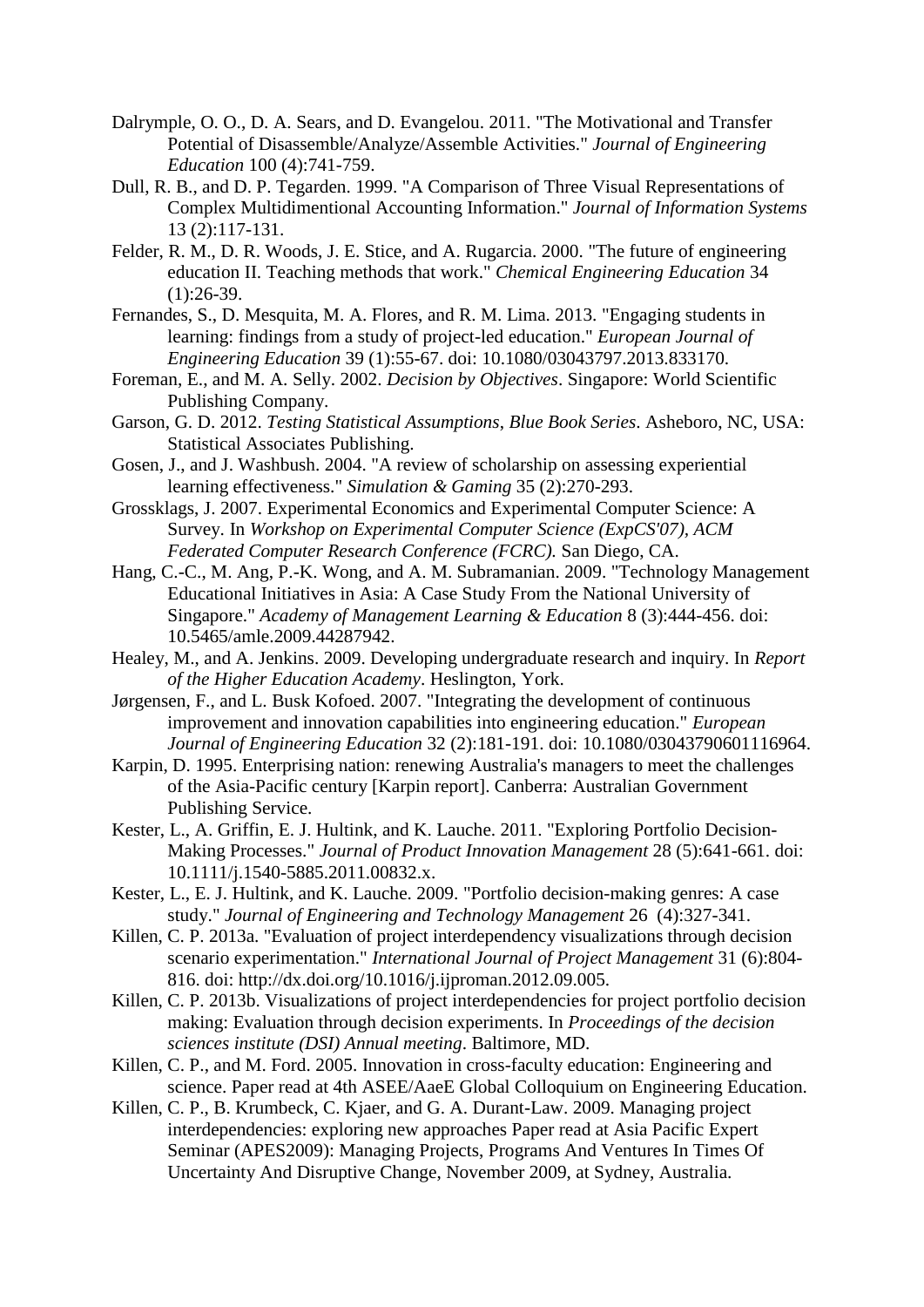- Kolb, A. Y., and D. A. Kolb. 2005. "Learning Styles and Learning Spaces: Enhancing Experiential Learning in Higher Education." *Academy of Management Learning & Education* 4 (2):193-212.
- Laurillard, D. 2002. *Rethinking university teaching: A conversational framework for the effective use of learning technologies*. 2 ed: Routledge.
- Levine, H. A. 2005. *Project portfolio management : a practical guide to selecting projects, managing portfolios, and maximizing benefits*. San Francisco, Calif. Chichester: Jossey-Bass ; John Wiley distributor.
- Lowe, D., S. Murray, E. Lindsay, and D. Liu. 2009. "Evolving remote laboratory architectures to leverage emerging internet technologies." *Learning Technologies, IEEE Transactions on* 2 (4):289-294.
- Meyer, A. D. 1991. "Visual data in organizational research." *Organization Science* 2 (2):218- 236.
- Mikkola, J. H. 2001. "Portfolio management of R&D projects: implications for innovation management." *Technovation* 21 (7):423-435.
- Morgan, P. J., D. Cleave-Hogg, J. McIlroy, and J. H. Devitt. 2002. "Simulation technology: a comparison of experiential and visual learning for undergraduate medical students." *Anesthesiology* 96 (1):10-16.
- Mustar, P. 2009. "Technology management education: Innovation and entrepreneurship at MINES ParisTech, a leading French engineering school." *Academy of Management Learning & Education* 8 (3):418-425.
- Nickerson, J. V., J. E. Corter, S. K. Esche, and C. Chassapis. 2007. "A model for evaluating the effectiveness of remote engineering laboratories and simulations in education." *Computers & Education* 49 (3):708-725.
- Pittaway, L., and J. Cope. 2007. "Simulating Entrepreneurial Learning: Integrating Experiential and Collaborative Approaches to Learning." *Management Learning* 38 (2):211-233.
- Radcliffe, D. F. 2005. "Innovation as a meta attribute for graduate engineers." *International Journal of Engineering Education* 21 (2):194-199.
- Reio, T. 2004. "Prior knowledge, self-directed learning readiness, and curiosity: Antecedents to classroom learning performance." *International Journal of Self-Directed Learning* 1 (1):18-25.
- Reio, T. G., and A. Wiswell. 2000. "Field investigation of the relationship among adult curiosity, workplace learning, and job performance." *Human Resource Development Quarterly* 11 (1):5-30.
- Resta, P., and T. Laferrière. 2007. "Technology in support of collaborative learning." *Educational Psychology Review* 19 (1):65-83.
- Restivo, M. T., J. Mendes, A. M. Lopes, C. M. Silva, and F. Chouzal. 2009. "A remote laboratory in engineering measurement." *Industrial Electronics, IEEE Transactions on* 56 (12):4836-4843.
- Ruben, B. D. 1999. "Simulations, games, and experience-based learning: The quest for a new paradigm for teaching and learning." *Simulation & Gaming* 3 (4):498-505.
- Rugarcia, A., R. M. Felder, D. R. Woods, and J. E. Stice. 2000. "The future of engineering education I. A vision for a new century." *Chemical Engineering Education* 34 (1):16- 25.
- Schilling, M. A. 2013. *Strategic management of technological innovation*. 4 ed: McGraw-Hill Education.
- Sharples, M., J. Taylor, and G. Vavoula. 2007. "A Theory of Learning for the Mobile Age." In *The SAGE Handbook of E-learning Research*, edited by R Andrews and C Haythornthwaite, 221-247. London.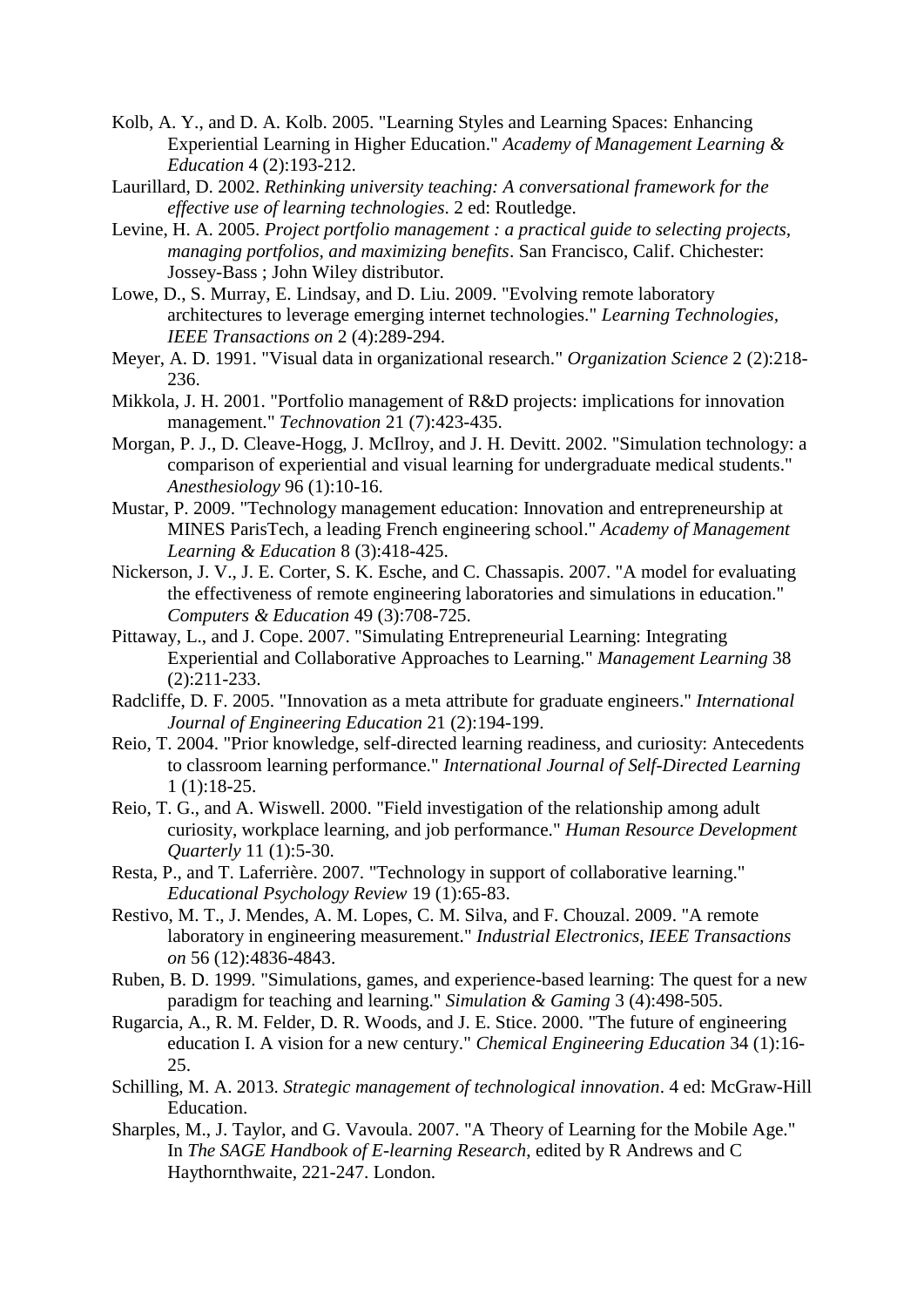- Simon, H. A. 1955. "A behavioral model of rational choice." *Quarterly Journal of Economics* 69 (1):99-118.
- Smith, K. A., S. D. Sheppard, D. W. Johnson, and R. T. Johnson. 2005. "Pedagogies of engagement: Classroom‐based practices." *Journal of Engineering Education* 94 (1):87-101.
- Snider, B. R., and J. B. Eliasson. 2013. "Beat the Instructor: An Introductory Forecasting Game." *Decision Sciences Journal of Innovative Education* 11 (2):147- 157.
- Specht, L. B., and P. K. Sandlin. 1991. "The Differential Effects of Experiential Learning Activities and Traditional Lecture Classes in Accounting." *Simulation & Gaming* 22 (2):196-210. doi: 10.1177/1046878191222003.
- Steiner, C. J. 1998. "Educating for innovation and management: the engineering educators' dilemma." *Education, IEEE Transactions on* 41 (1):1-7.
- Suo, Y., N. Miyata, H. Morikawa, T. Ishida, and Y. Shi. 2009. "Open smart classroom: extensible and scalable learning system in smart space using web service technology." *Knowledge and Data Engineering, IEEE Transactions on* 21 (6):814-828.
- Swink, M., S. Melnyk, M. B. Cooper, and J. L. Hartley. 2011. *Managing operations across the supply chain*: McGraw-Hill Irwin New York, NY.
- Teach, R. D., and G. Govahi. 1993. "The Role of Classroom Techniques in Teaching Management Skills." *Simulation Gaming* 24 (4):429-445.
- Tergan, S.-O., and T. Keller. 2005. *Knowledge and Information Visualisation*. Berlin: Springer-Verlag.
- Tidd, J., and J. Bessant. 2011. *Managing innovation: integrating technological, market and organizational change*. 4 ed: John Wiley & Sons.
- Warglien, M., and M. G. Jacobides. 2010. The Power of Representations: From Visualization, Maps and Categories to Dynamic Tools Paper read at Academy of Management Meeting, August 6th, 2010, at Montreal.
- Zepke, N., and L. Leach. 2010. "Improving student engagement: Ten proposals for action." *Active Learning in Higher Education* 11 (3):167-177.

#### **APPENDIX**

**Table A1: Numbers of responses in each category.** The item "METHOD" was included on each survey to determine which method was applied in the decision task.

|                               | <b>Initial Survey</b> | Follow-up Survey |
|-------------------------------|-----------------------|------------------|
| Total number of responses     | 480                   |                  |
| $METHOD = Dependercy matrix$  | 162                   |                  |
| $METHOD = Visual project map$ | 166                   |                  |
| $METHOD = Tabular$ list       | 52                    |                  |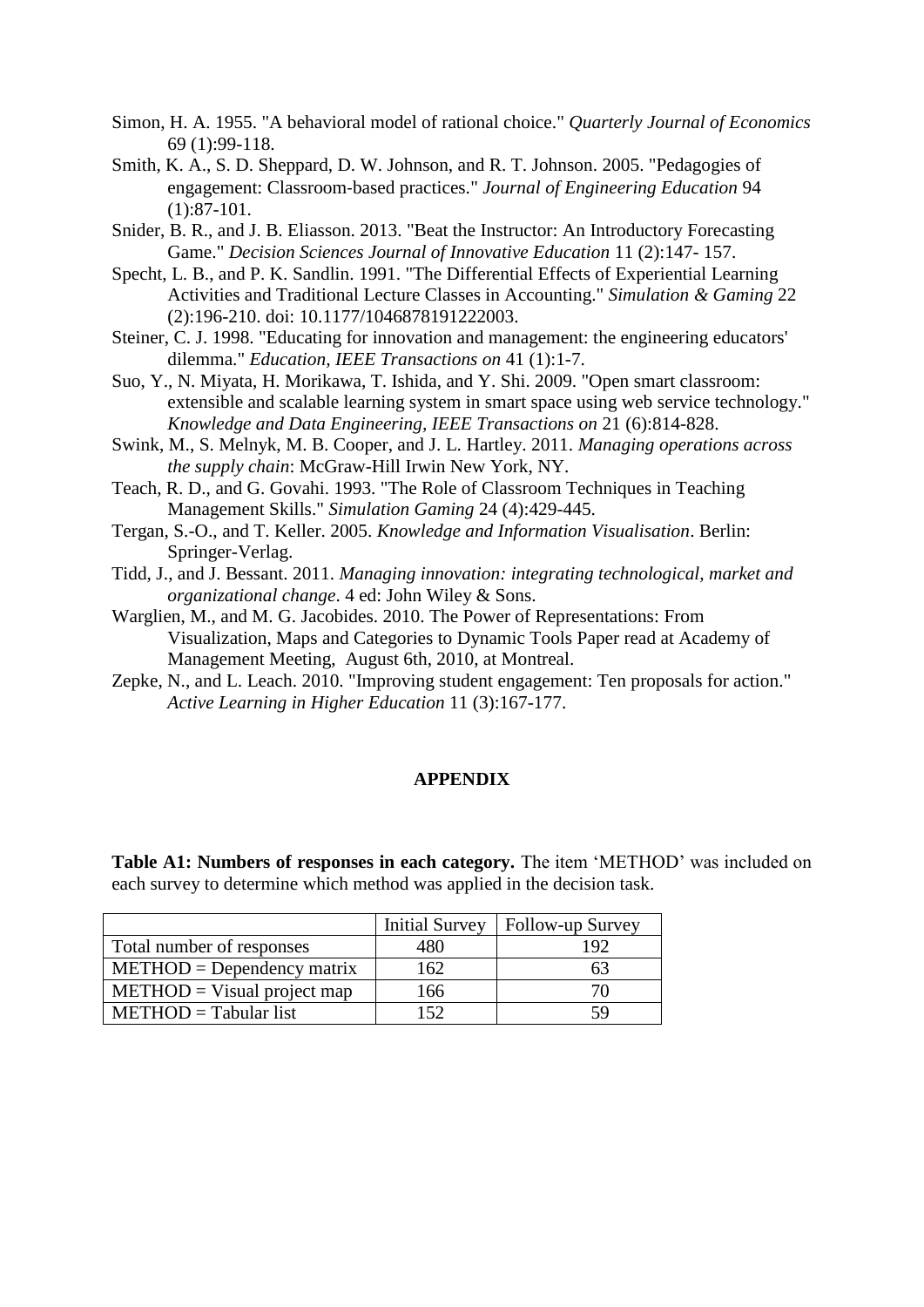| Item<br>number<br>(survey<br>items) | Label<br>(survey items<br>and<br>variables) | Item statement for 5-point scale<br>Likert response                                      | Mean<br>of all<br>data | Mean<br>for<br>users<br>of the<br>method | Mean for<br>non-<br>users of<br>the<br>method | Mean<br>diff<br>users<br>and non-<br>users<br>*** |
|-------------------------------------|---------------------------------------------|------------------------------------------------------------------------------------------|------------------------|------------------------------------------|-----------------------------------------------|---------------------------------------------------|
| 1<br>$\overline{2}$<br>3            | APP.D<br>APP.V<br>APP.T                     | I can recall enough about the<br>different methods to apply<br>them to a similar problem | 3.85<br>3.92<br>3.70   | 4.17<br>4.45<br>4.21                     | 3.66<br>3.61<br>3.42                          | .51<br>.84<br>.78                                 |
|                                     | <b>APP</b>                                  | Average values for the above<br>three items across the sample                            | 3.83                   | 4.28                                     | 3.56                                          | 0.72                                              |
| $\overline{4}$<br>5<br>6            | EXP.D<br>EXP.V<br>EXP.T                     | I believe I could explain the<br>different methods to others                             | 3.86<br>3.92<br>3.70   | 4.14<br>4.28<br>4.09                     | 3.70<br>3.71<br>3.48                          | .44<br>.57<br>.61                                 |
|                                     | <b>EXP</b>                                  | Average values for the above<br>three items across the sample                            | 3.83                   | 4.17                                     | 3.63                                          | 0.54                                              |
| 7<br>8<br>9                         | APP.D F<br>APP.V_F<br>APP.T_F               | I can recall enough about the<br>different methods to apply<br>them to a similar problem | 3.40<br>3.74<br>3.46   | 3.83<br>4.13<br>4.05                     | 3.19<br>3.51<br>3.16                          | .64<br>.62<br>.89                                 |
|                                     | $APP_F$                                     | Average values for the above<br>three items across the sample                            | 3.55                   | 4.01                                     | 3.29                                          | .72                                               |
| 10<br>11<br>12                      | EXP.D_F<br>EXP.V_F<br>EXP.T_F               | I believe I could explain the<br>different methods to others                             | 3.34<br>3.58<br>3.37   | 3.77<br>4.05<br>3.81                     | 3.19<br>3.33<br>3.15                          | .58<br>.72<br>.66                                 |
|                                     | EXP_F                                       | Average values for the above<br>three items across the sample                            | 3.43                   | 3.86                                     | 3.20                                          | .66                                               |
|                                     | <b>OVERALL</b>                              | Mean response                                                                            | 3.72                   | 4.08                                     | 3.42                                          | .66                                               |

**Table A2: Results summary for survey items on learning and retention** 

**(**Labels with .D refer to responses related to the Dependency Matrix, .V for the Visual project map, and .T for the Tabular display; Labels with \_F appended are from the follow up survey six weeks later. Standard deviations for mean data range from 0.8 to 1.1; Numbers of responses were guided by the breakdown in Table A1; \*\*\* Mean difference values all significant at .001 or better; Bold data are displayed in the graph in [Figure 3\)](#page-16-0).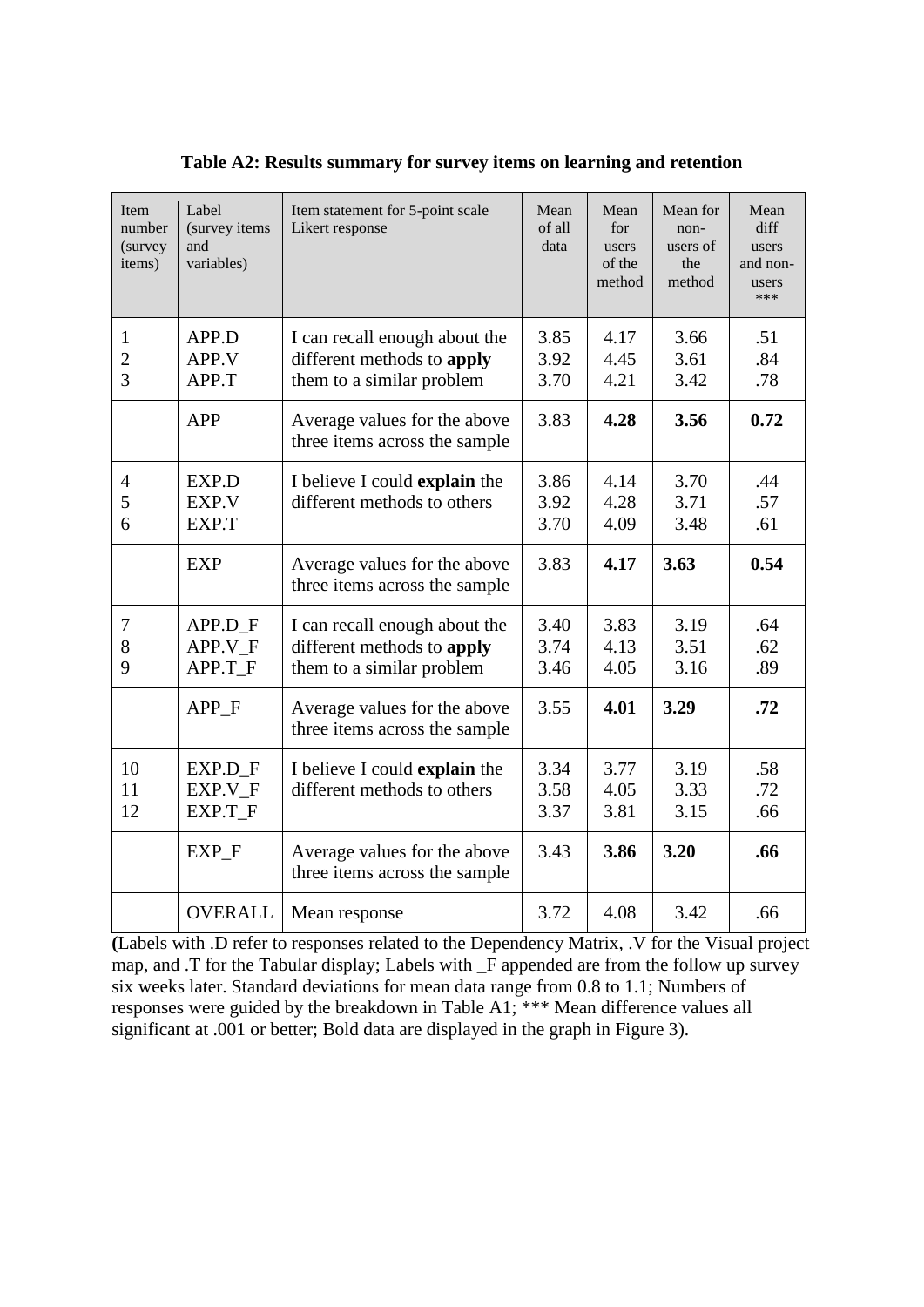Participants were presented with item scales anchored at the end- and mid-points for each of the items listed in Table A2. The following example illustrates the style of anchoring used in the data collection survey for the item:

"I can recall enough about the different methods to apply them to a similar problem"

|                      |                                                                          | $\blacktriangleleft$                                       |                                                                             |
|----------------------|--------------------------------------------------------------------------|------------------------------------------------------------|-----------------------------------------------------------------------------|
| APP.D                |                                                                          |                                                            |                                                                             |
| Dependency<br>Matrix | I have no recall of the<br>method and I could not<br>repeat the task now | I may need some<br>prompts, but I could<br>repeat the task | I am confident that I<br>could repeat the task<br>without further prompting |

< in a similar fashion one row was used to collect responses for each method in the initial and follow up survey>

| Item<br>Label | Item statement for 5-point scale Likert response                           | Mean | Std.<br>Deviation |
|---------------|----------------------------------------------------------------------------|------|-------------------|
| <b>ATT</b>    | My attention was focused on the decision task                              | 3.96 | .927              |
| <b>THINK</b>  | The decision task caused me to think                                       | 4.13 | .897              |
| <b>CONF</b>   | I am confident I have selected the best projects<br>to eliminate           | 3.61 | 1.044             |
| <b>ADRATE</b> | Rated variable on decision quality (5 is the best<br>decision quality)     | 2.84 | 1.499             |
| ENJY_F        | I enjoyed the decision task                                                | 4.09 | .855              |
| EDUC_F        | The decision task session was educational                                  | 4.11 | .861              |
| THOT_F        | I have thought about the decision task since the<br>class session          | 3.21 | 1.194             |
| WTKM_F        | The decision task session has made me want to<br>know more about the topic | 3.47 | .992              |

# **Table A3: Descriptive statistics for other survey items**

(ATT, THINK and CONF are items from the initial survey (*N=*480), ^ DRATE is a rated variable based on the initial survey (*N=*480), and the remaining items with \_F appended to the label are from the follow up survey six weeks later (*N=*192). CONF and DRATE were developed for the parallel study on innovation decisions and found to provide additional insights for H1 and H2.